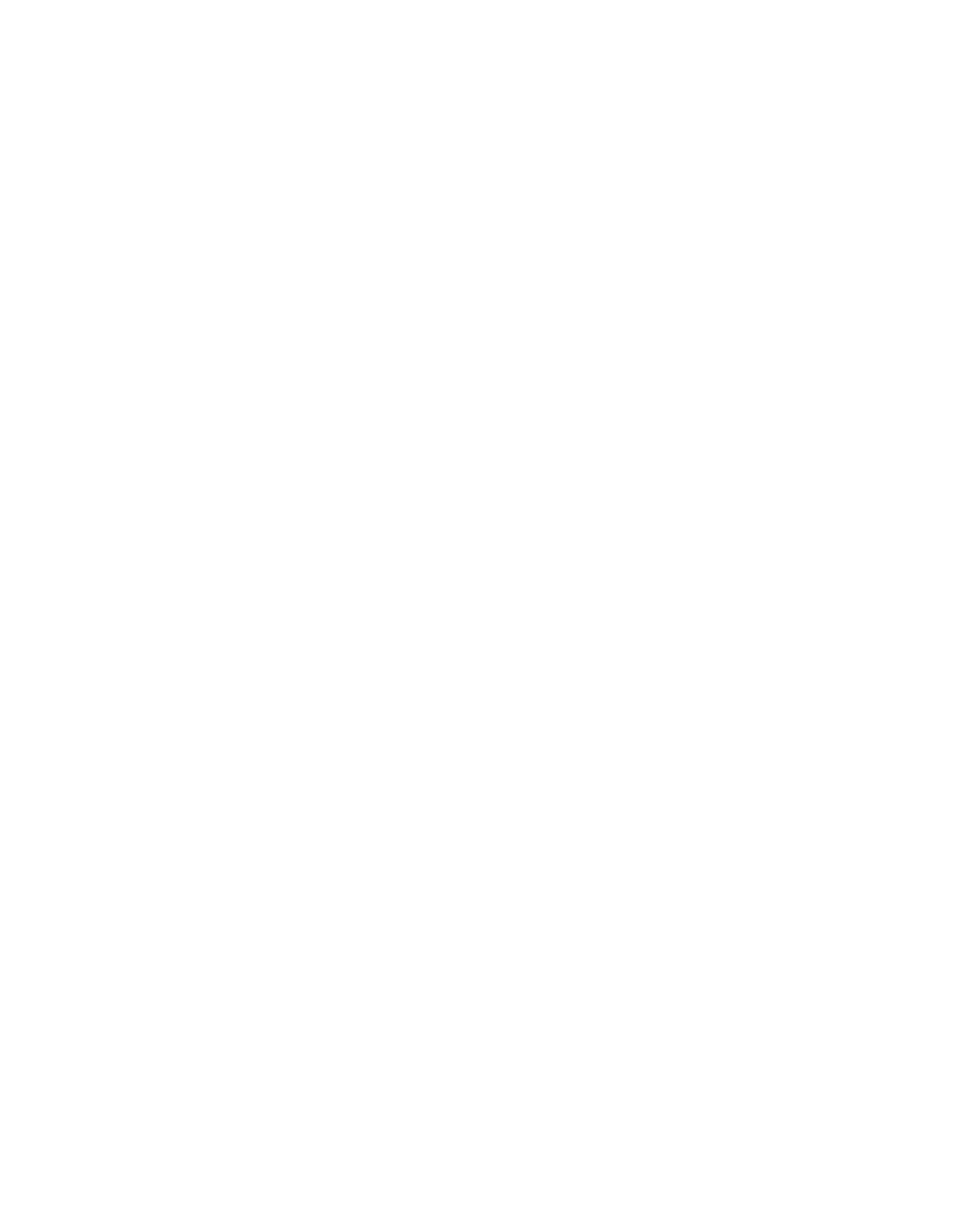### **Message From Governor Robert L. Ehrlich, Jr.**

The impact that the Department of General Services has when it successfully achieves its mission extends throughout the State and to future generations of citizens and State employees. From the purchase of road salt to the construction of a State Police Barrack to the security and maintenance of our buildings, DGS is well focused on its core mission — Customer Service.



As a primary procurement agency, DGS competitively makes purchases that benefit Maryland taxpayers. The Ehrlich-Steele Administration embraces sensible, productive relations between government and businesses, and using the State's resources to help the economy remain strong.

One of those resources is *eMaryland Marketplace*, an innovative business tool that provides an efficient means to improve vendor access to State procurement information. *eMaryland Marketplace*, along with the new Small Business Reserve program, provide greater opportunities for small and minority businesses, secures competitive prices, and enhances the efficiency and timeliness of the procurement process.

Thanks to DGS and the Governor's Office of Homeland Security, we have launched an Internet-based emergency management equipment ordering system that assists local government agencies in the purchase of first-responder, emergency management equipment.

DGS played a major role in the long-term Tropical Storm Isabel recovery efforts, mobilizing its capabilities, conducting damage assessments, providing logistics support and taking a prominent role in the clean-up of contaminated soil, all of which were essential to statewide recovery efforts.

DGS, and its dedicated and professional State employees, continues to focus on our critical priorities and is helping forge long-term solutions. We are all working to achieve a better Maryland for everyone.

Klet 2. Elle

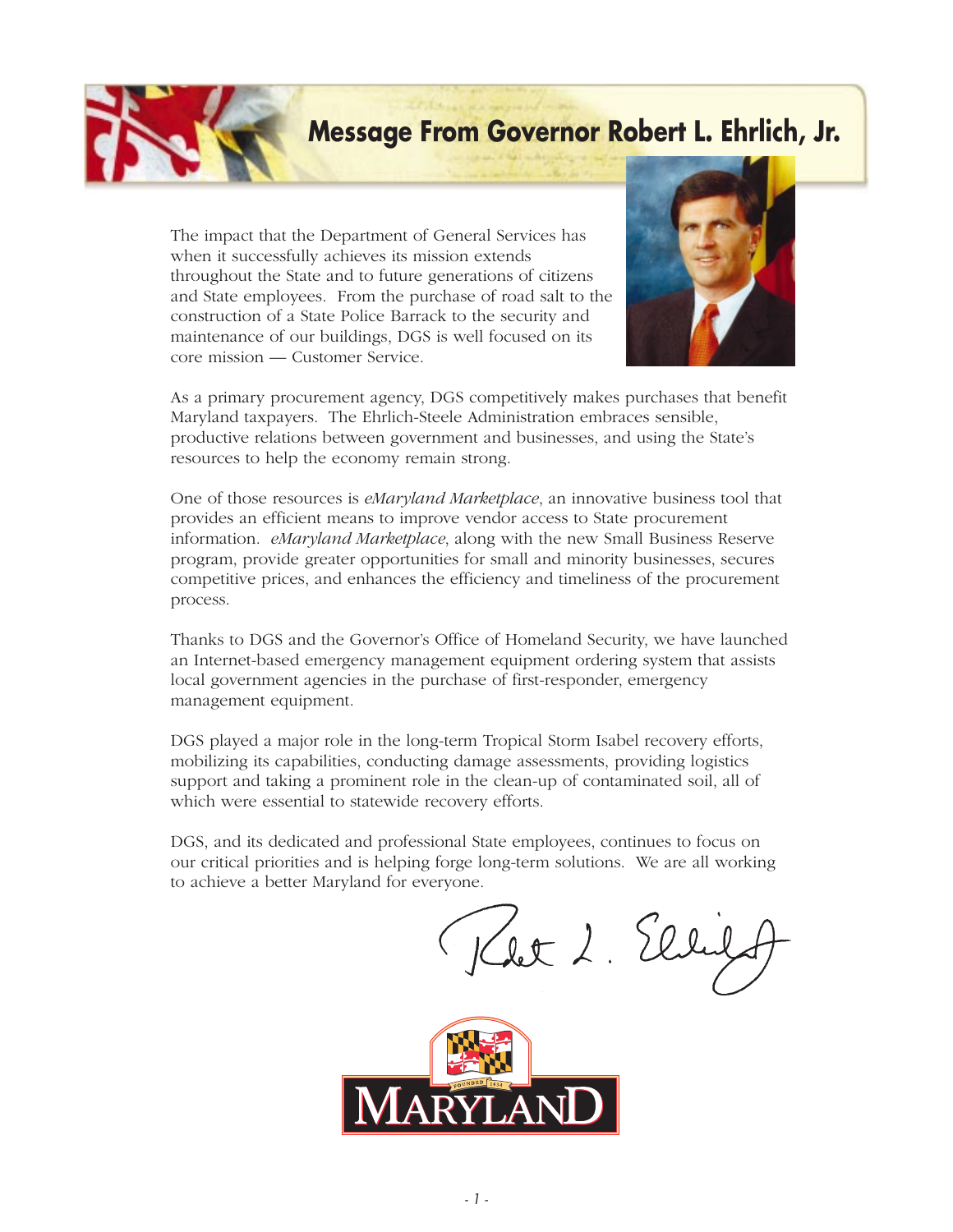**Message From the Secretary**

As always, the Department of General Services seeks new ways to streamline its operations in order to serve Maryland taxpayers and State agencies in a more efficient manner. This goal was accomplished in dramatic and innovative ways in FY 2004.

**•** *eMaryland Marketplace* (eMM) conducted the first-ever Internet energy reverse-auction, which produced the



avoidance of \$11 million in electricity costs. An unprecedented 13 percent of the energy will come from renewable sources.

- **•** Governor Ehrlich signed House Bill 702 requiring all procurement advertising to take place on eMM by FY 2006.
- **•** DGS launched a plan to evaluate and maximize the use of Maryland's real property assets that could result in significant cost savings or revenues to the State.
- **•** Two days after Tropical Storm Isabel hit, DGS engineering/construction appraisal teams joined Federal Emergency Management Agency experts to determine initial damage assessment and recovery/repair costs for federal reimbursement.
- **•** DGS played a key role in the long-term recovery effort to assist property owners in eight Maryland counties where Tropical Storm Isabel dislodged heating oil tanks contaminating the soil and leaching into the ground water.
- **•** DGS continues to develop its Continuity of Operations Plan, which provides for the continuity of service among State agencies following a natural or man-made disaster

Our commitment to maintain accountability to the taxpayers of Maryland through efficient and fiscally responsible operations remains unflinching. The skill, competence, and spirit of our employees keeps DGS' customer service mission in focus.

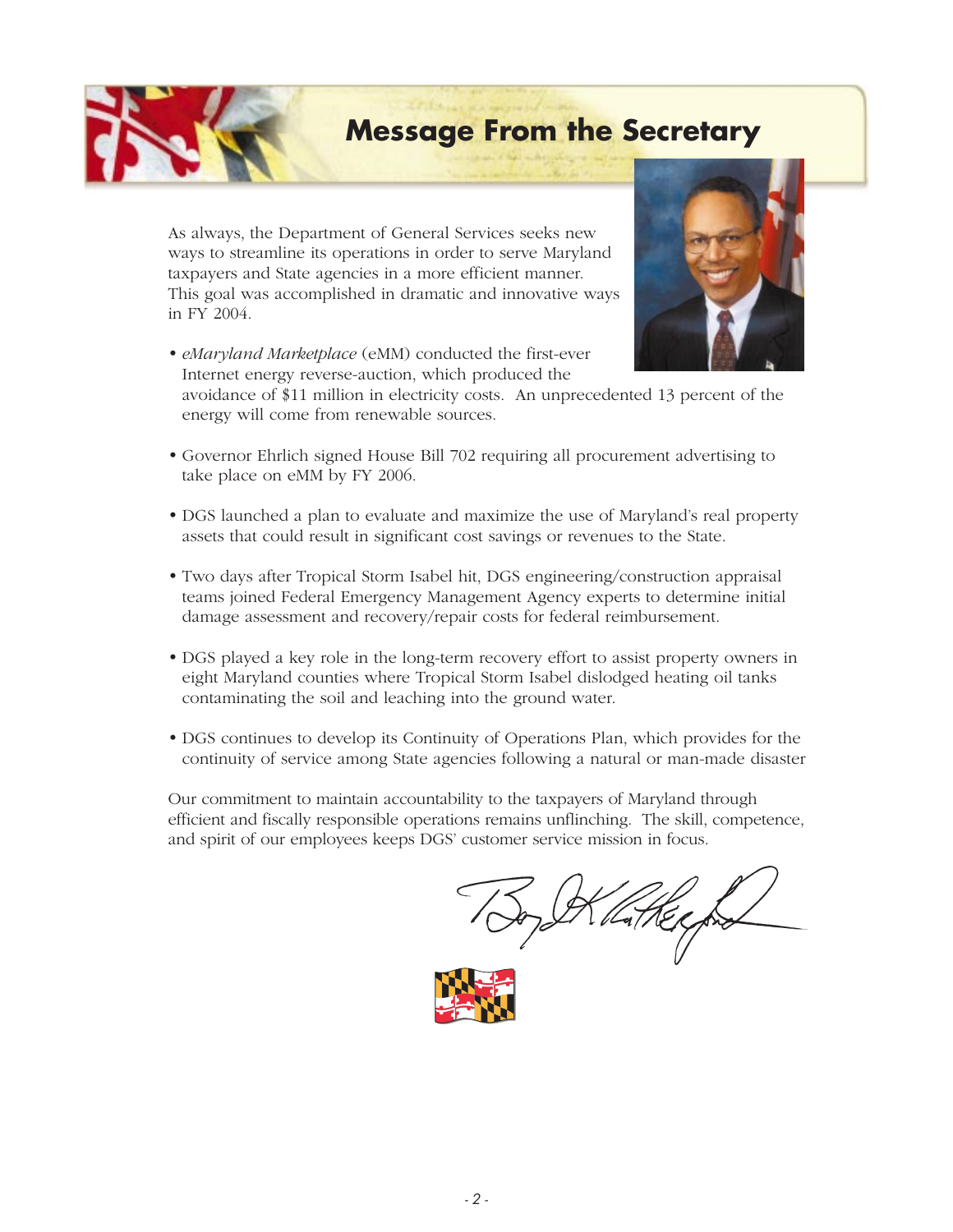### **MARYLAND**

**DEPARTMENT OF GENERAL SERVICES** 

| Table of Contents |  |
|-------------------|--|
|                   |  |
|                   |  |
|                   |  |
|                   |  |
|                   |  |
|                   |  |
|                   |  |
|                   |  |
|                   |  |
|                   |  |
|                   |  |
|                   |  |
|                   |  |
|                   |  |
|                   |  |
|                   |  |
|                   |  |
|                   |  |
|                   |  |
|                   |  |
|                   |  |
|                   |  |
|                   |  |
|                   |  |
|                   |  |
|                   |  |
|                   |  |
|                   |  |
|                   |  |
|                   |  |
|                   |  |
|                   |  |
|                   |  |
|                   |  |
|                   |  |
|                   |  |
|                   |  |
|                   |  |
|                   |  |
|                   |  |
|                   |  |
|                   |  |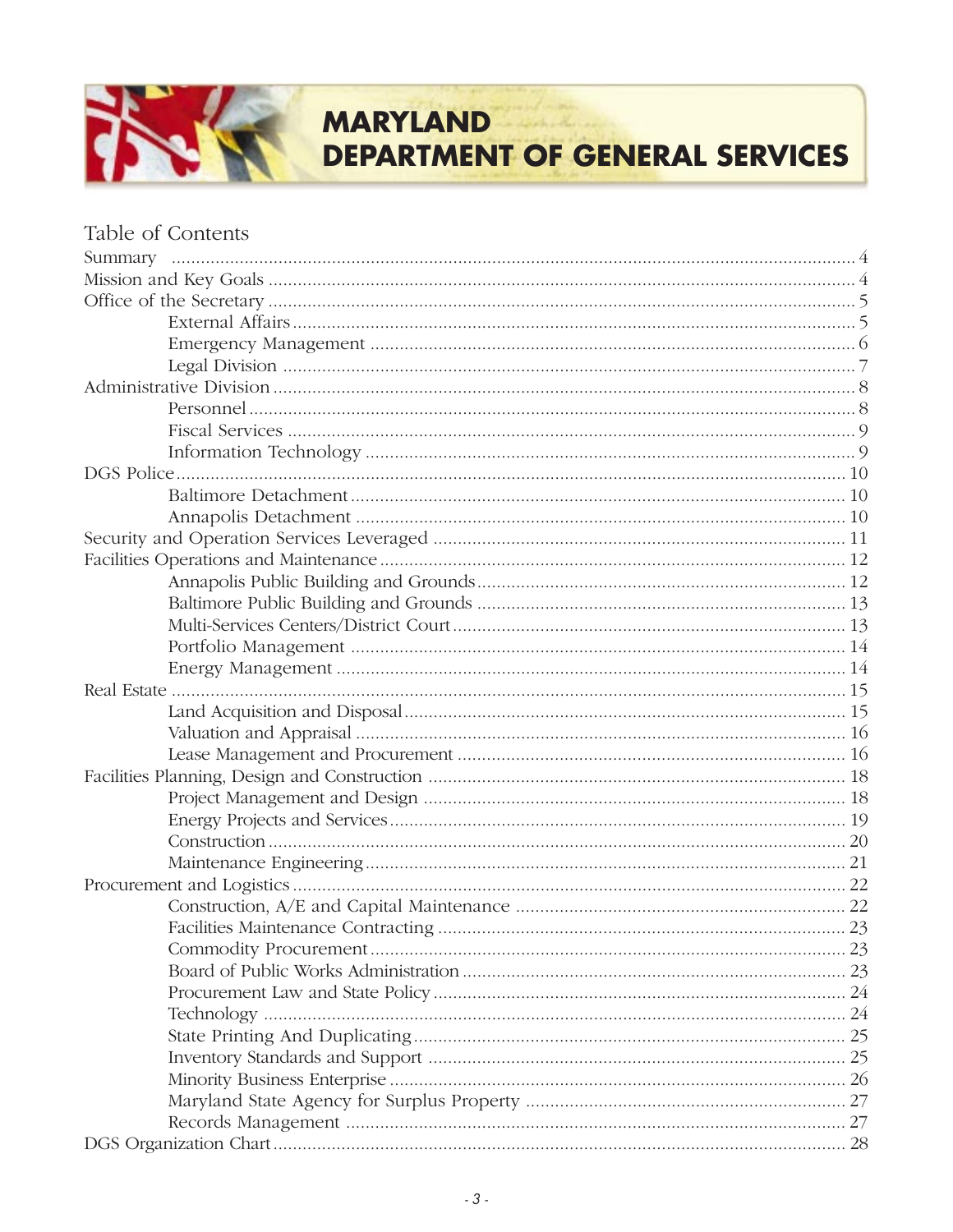# **MARYLAND DEPARTMENT OF GENERAL SERVICES**

The Department of General Services (DGS) manages, operates, and maintains multi-agency State facilities; assesses State-owned facilities and manages the renewal funds of those facilities; provides full spectrum real estate support to include acquisition and disposal of any interest in real property in the name of the State; master plans and manages space in State-owned and leased facilities; provides professional and technical services for the design and construction of State public improvements (except those of the Departments of Transportation, Public Safety and Correctional Services, and the University System of Maryland); as a primary procurement agency, manages centralized procurement of materials, supplies and equipment used by State agencies; provides and manages centralized graphic reproduction capabilities including duplicating/printing, graphic design, and graphic art production; provides centralized inventory standards and controls; provides document imaging services; manages records of State agencies; and manages the Maryland State Agency for Surplus Property.

By statute, the Secretary of General Services advises the Board of Public Works and any unit of State government on public improvements and construction matters, and serves as a member of a number of boards and committees.

### **MISSION**

The Department of General Services serves Maryland and its citizens by ensuring State agencies are able to achieve their respective missions in a safe, efficient, and effective manner.

### **KEY GOALS**

Goal 1: Improve efficiencies throughout the Department

- Goal 2: Provide a safe and secure environment for State employees and visitors
- Goal 3: Provide best value for customer agencies and taxpayers
- Goal 4: Maintain a professional workforce and workplace
- Goal 5: Carryout social, economic, and other responsibilities as a State agency

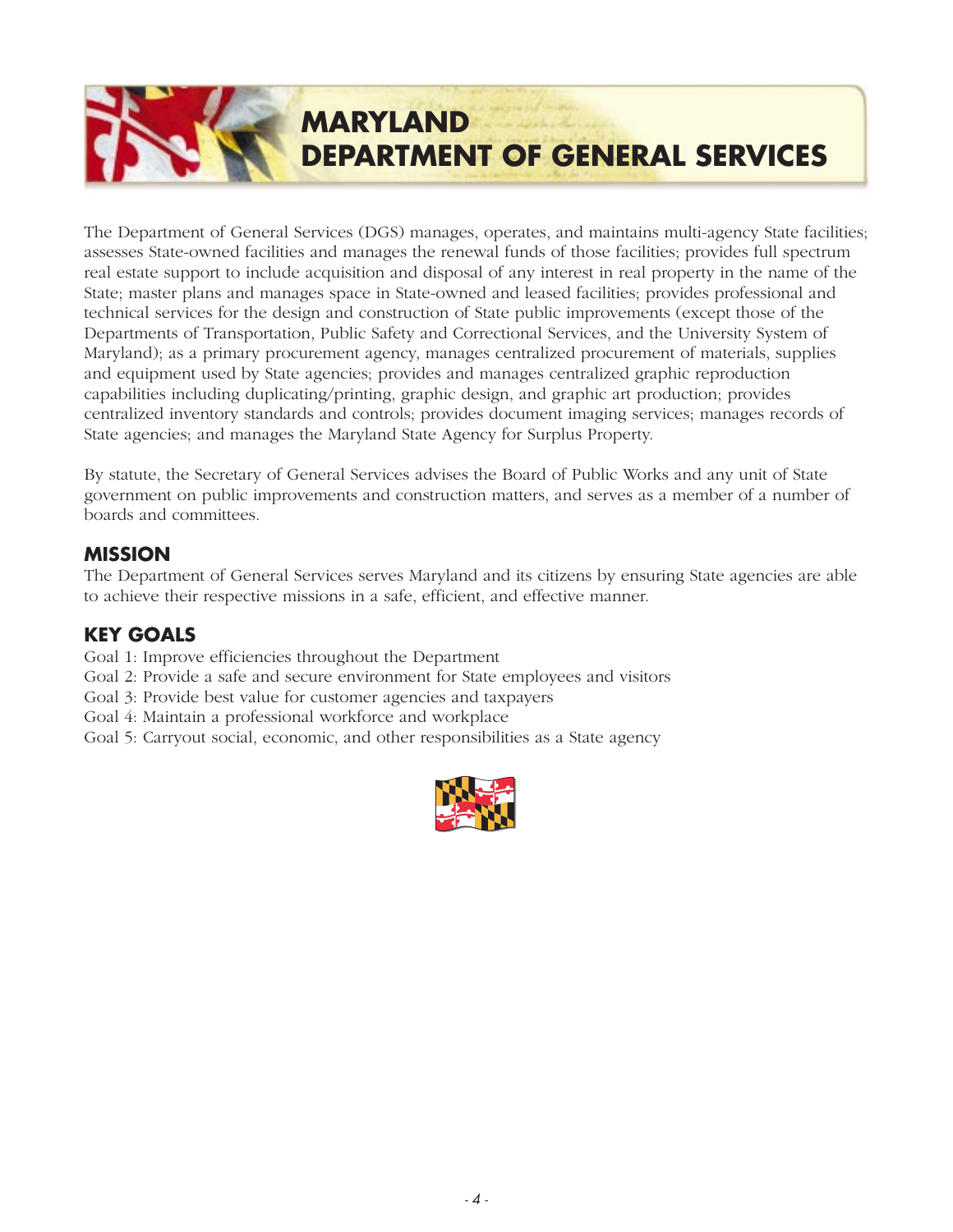**OFFICE OF THE SECRETARY**

The Secretary of General Services is the chief executive officer of the Department with responsibility for the Department's programs, services, and budget. Pursuant to §4-403 and 4-406 of the Annotated Code of Maryland, the Secretary also advises and assists the Board of Public Works and other units of State government in matters which are under the jurisdiction of the Department. The Secretary serves as construction advisor to the State Board of Public Works and the Executive Department, the Electricity Deregulation Advisory Committee, and the Government House Trust. The Secretary is also a member of the Procurement Advisory Council, the Maryland Food Center Authority, the Interagency Council for Public School Construction, the Chesapeake Bay Cabinet, the Hall of Records Commission, the Maryland Security Council and the Information Technology Board.

The Deputy Secretary advises the Secretary, plans, strategizes, performs special functions, and shares responsibility for management of the Department.

### **FY 2004 Highlights**

- *Improved customer service by implementing customer service surveys, with oversight from a customer service liaison.*
- *Coordinated emergency response plans with the Maryland Emergency Management Agency, including the response to Tropical Storm Isabel and the creation of a DGS Continuity of Operations Plan.*
- *Participated in the Preferred Provider Taskforce which resulted in the development of 14 recommendations.*

### **OFFICE OF EXTERNAL AFFAIRS**

The Office of External Affairs directs public relations, legislative initiatives, business development, and customer service activities for DGS. The primary goals of this office are to promote DGS, provide legislative direction to the Secretary, and coordinate efforts to ensure that customer needs are met.

Public relations efforts include the development, coordination, and implementation of a comprehensive program for the Department. Activities include proactive media relations, preparation of news releases, publications, speeches, and coordination of special events within the Department and in support of the Office of the Governor and DGS customer agencies.

The Office of External Affairs coordinates departmental policy and provides direction and support to the Secretary in matters relating to all branches of State government. This includes establishing the Department's legislative agenda and analyzing the impact of proposed legislation; representing the Department's position to the Governor's Legislative Office, other agencies, and members of the General Assembly; and coordinating and reviewing mandated reports and studies. Currently, the Office is responsible for 23 mandated reports.

The Office is responsible for the development and assessment of the Managing for Results Initiative, ensuring that DGS' mission, values, and goals are attained through the implementation of strategic planning, effective policies and procedures, and measurable objectives.

The Office of External Affairs is also responsible for business development and customer service. The DGS Services unit works within the Department to ensure effective coordination of customer agency needs. Customer agencies have a single point-of-contact within DGS to address any of their concerns, allowing them to carry out their missions in a more timely and efficient manner.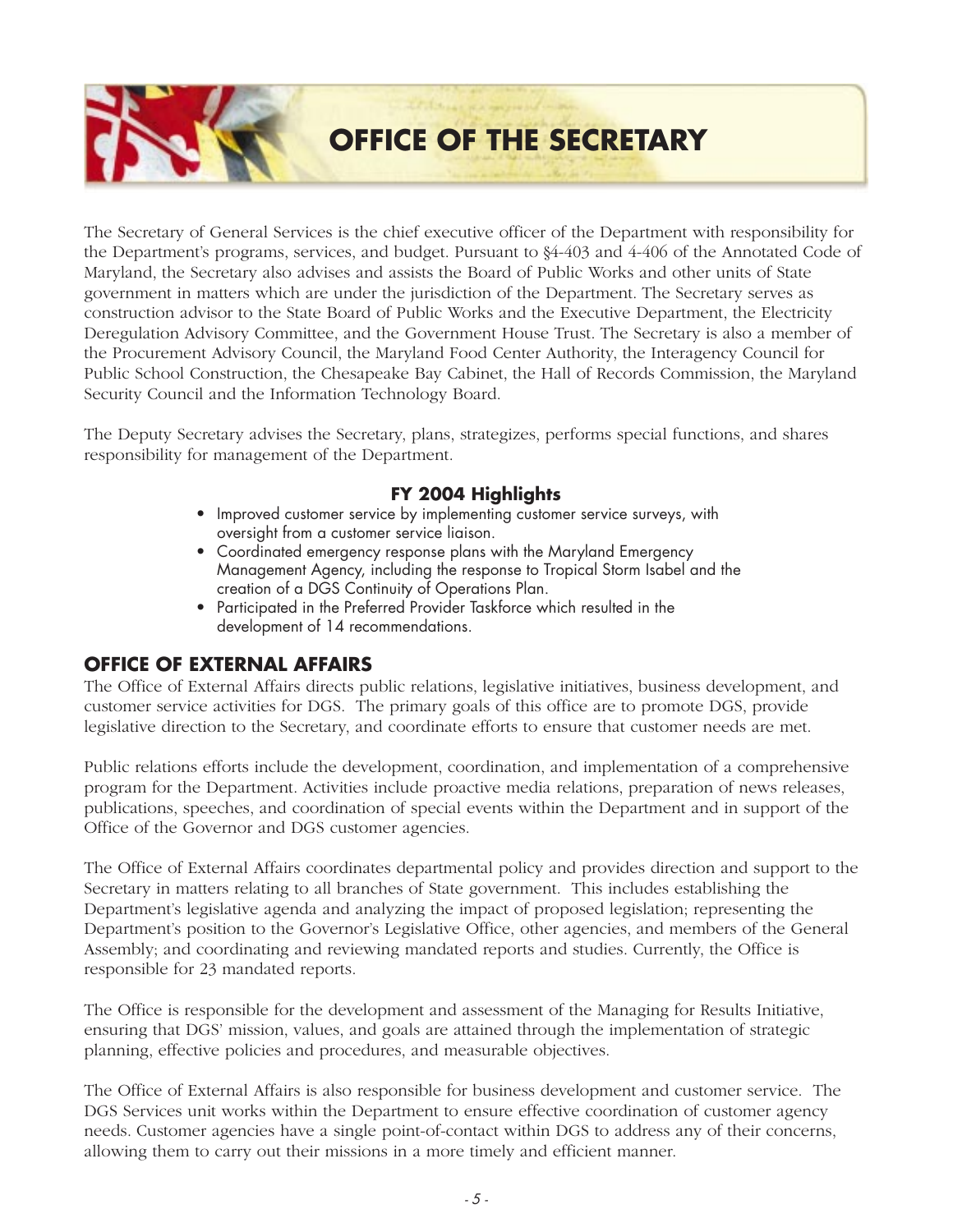

### **EMERGENCY MANAGEMENT**

The Deputy Secretary and a coordinating team serve as the DGS liaison with the Maryland Emergency Management Agency (MEMA) and the Governor's Office of Homeland Security by acting on behalf of the Secretary in matters involving DGS and departmental resources in the event of a natural disaster or civil emergency. In such an event, DGS provides essential Emergency Support Functions such as engineering services, public works recovery, debris management, and supplemental resource support. The Deputy Secretary and the Assistant Director of External Affairs are coordinating the development of a DGS Continuity of Operations Plan (COOP) which will ensure that in an emergency, we will provide the essential services that our customers and State citizens depend on in a timely and organized manner.

#### **TROPICAL STORM ISABEL**

In its emergency support function, DGS played a major role in the assessment and the long-term recovery efforts after Tropical Storm Isabel struck Maryland on September 18, 2003.

- Two days after Tropical Storm Isabel hit, an 11-member engineering team from DGS Facilities Planning, Design, and Construction Division joined Federal Emergency Management Agency (FEMA) experts on Damage Assessment Teams that fanned out across the State over a three day period to determine initial damage assessment and recovery/repair costs for Federal reimbursement.
- A four-member DGS construction/appraisal team joined Maryland Department of Transportation staff for a six week assignment to perform public property damage assessment and repair cost estimates.
- With DGS procurement assistance, generators, pumps, emergency lighting and fuel were made available to local governments and non-profits via DGS State contracts.
- DGS made available to local jurisdictions statewide contracts for the hauling and disposal of stormrelated debris.
- DGS Surplus Property trucks (four tractor-trailers) picked-up and delivered 12,600 gallons of bottled water to Cambridge, Dorchester County.
- DGS facilitated the procurement of 2,000 gallons of chlorine bleach to be used in Dorchester County for the disinfecting of wells.
- The DGS Surplus Property facility was a staging/distribution location for 5,000 sheets of plywood donated by the Lowes Corp. The material was distributed to Anne Arundel and Baltimore counties.
- At the request of the Maryland Port Administration, DGS located microfilm documents related to the mechanical and electrical design specifications for Baltimore's World Trade Center, which sustained severe flood damage.
- Collaborating with the Maryland Department of the Environment (MDE), DGS contracted with six geotechnical assessment teams to inspect more than 400 private properties in 12 Maryland counties where there was soil contamination, the result of overturned outdoor heating oil fuel tanks. Of the 416 home sites assessed, 170 required remediation, which was accomplished by 12 DGS-contracted construction firms. The approximate cost of the soil remediation was \$2.25 million with 75 percent of the cost provided by FEMA.
- Before the clean up could begin, the MDE obtained legal permission to enter homeowners' properties to assess the extent of contamination. Armed with 416 site access agreements, DGS utilized the expertise of five geotechnical consulting firms to survey the sites. These teams collected and tested soil samples from the properties to determine the extent of contamination and the amount of soil that needed to be removed. Of the 416 sites, 170 sites in eight counties required remediation. DGS coordinated with 12 contractors to remove the soil and replace it with clean fill dirt, then restoration of the sites with topsoil, grass seed and straw mulch. DGS also coordinated having the contaminated soil hauled to appropriate sites for disposal.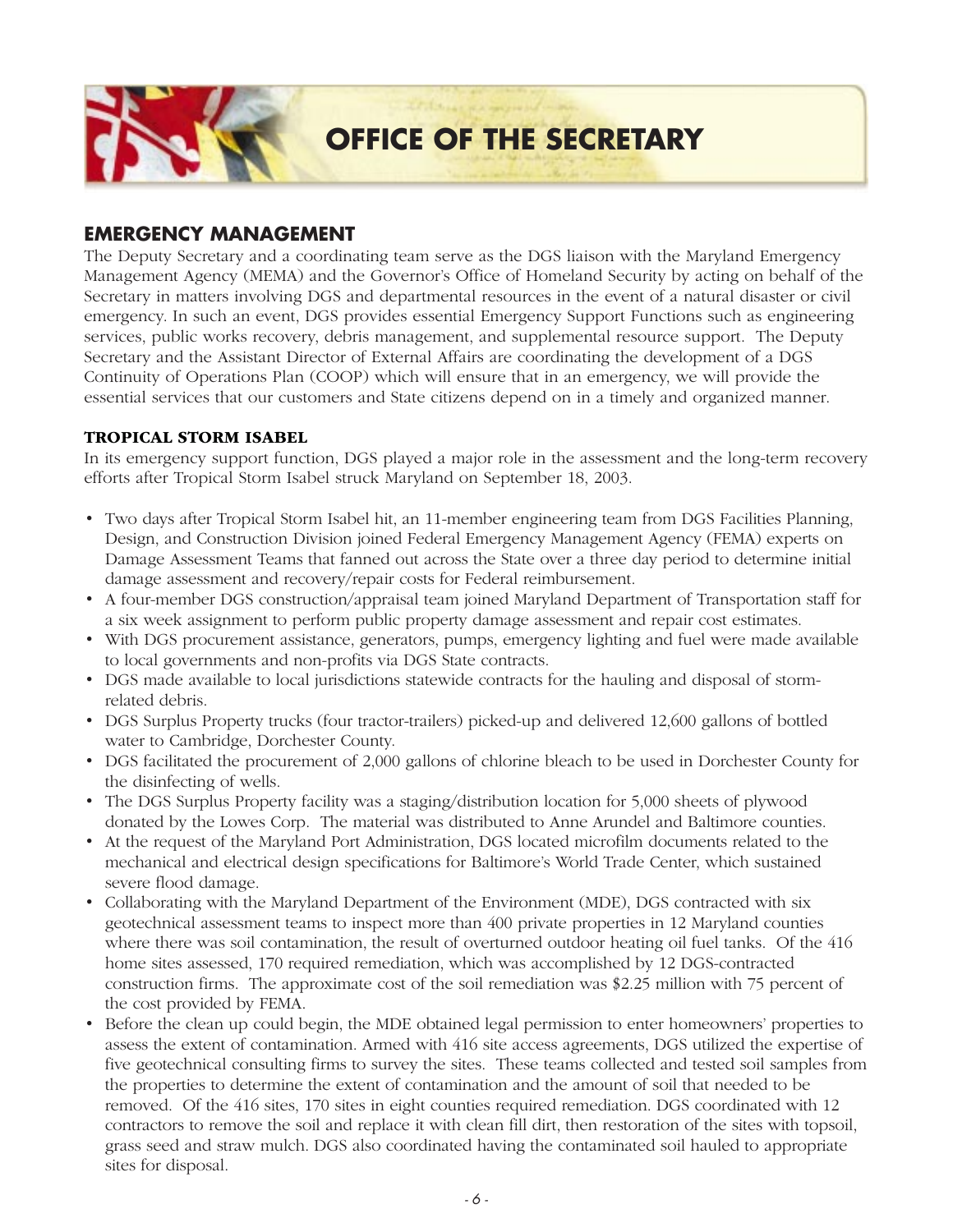**OFFICE OF THE SECRETARY**

### **LEGAL DIVISION**

The Legal Division was established in accordance with legislation which requires the Attorney General to "act as the legal advisor to the Department." At present there are six Assistant Attorneys General who function as "in-house counsel" to the Department and two additional attorneys in the Contract Litigation Unit of the Attorney General's Office who devote time to DGS litigation and are funded out of Departmental funds on a reimbursable basis to the Attorney General.

Duties of the Legal Division include responsibility for court cases, reviewing and preparing contract documents, and providing both formal and informal legal opinions on a regular basis to the Department's personnel. The Legal Division also assists the divisions of the Department on issues requiring legal assistance. These include the following:

- *•* Architectural/Engineering selection and procurement
- *•* Advice and counsel to the Secretary
- *•* Affirmative litigation
- *•* Approval of contracts for form and legal sufficiency
- *•* Bid protests
- *•* Defense of construction litigation
- *•* E-Commerce initiatives
- *•* Law Enforcement Officers Bill of Rights
- *•* Leases
- *•* Legislation
- *•* Minority Business Enterprise participation
- *•* Personnel hearings
- *•* Preservation easements
- *•* Procurement law
- *•* Public Information Act requests
- *•* Regulations
- Sale and acquisition of real property
- *•* Tort claims

- *Guided DGS into becoming the first State procurement agency to accept electronic bid bonds.*
- *Helped streamline the agricultural easement acquisition process.*
- *Played a key role in facilitating the successful acquisition of the Bloomsbury Square Housing Project in Annapolis, part of which will be used for the Lowe House Office Building addition.*

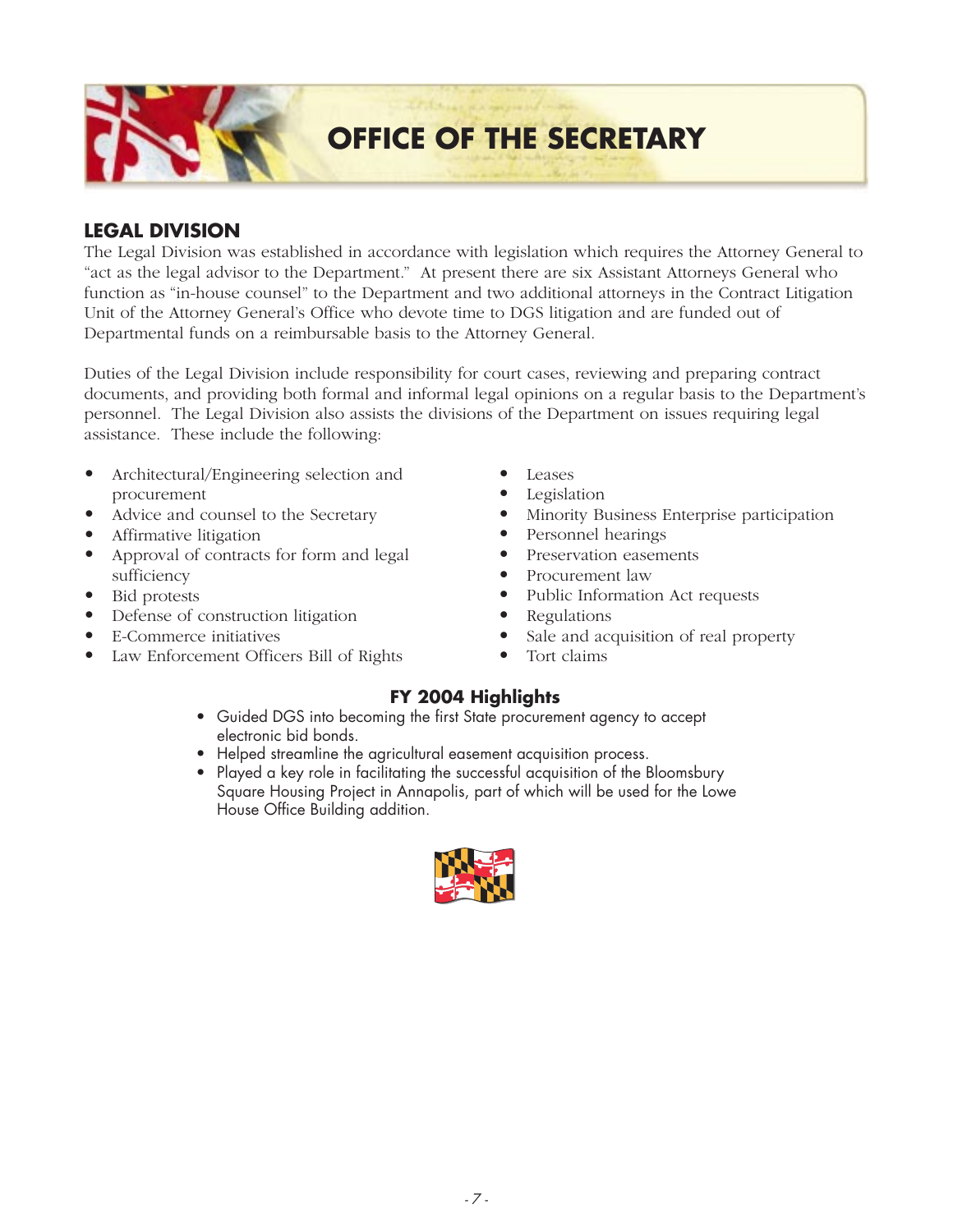

The Office of Administration encompasses three units: Personnel, Fiscal Services, and the Information Technology Group. Each unit provides administrative support in order to help accomplish the Department's key goals.

### **PERSONNEL**

The Personnel operation directs, manages, and coordinates all areas of human resources and collective bargaining for the Department. This includes setting policy and procedural guidelines to ensure compliance with State personnel law and regulations. Personnel activities include: recruitment, salary determination, position classification and promotion, disciplinary actions, employment counseling, health benefits, employee assistance, medical referrals, reporting of accident leave, employee's leave bank, mandated drug testing, budget and staff projections, ADA compliance, grievance resolution, EEO and Affirmative Action compliance, complaint resolution, arbitration of employer/employee disputes, training initiatives, employee award programs, as well as representing management before the Office of Administrative Hearings.



*Reduction of 94.5 PINs from 2003 to 2005 represents a 11.71% decrease..*

- *Recruited 35 new employees that effected our Statewide EEO diversity goals*
- *Provided 780 hours of training toward maintaining a professional workforce*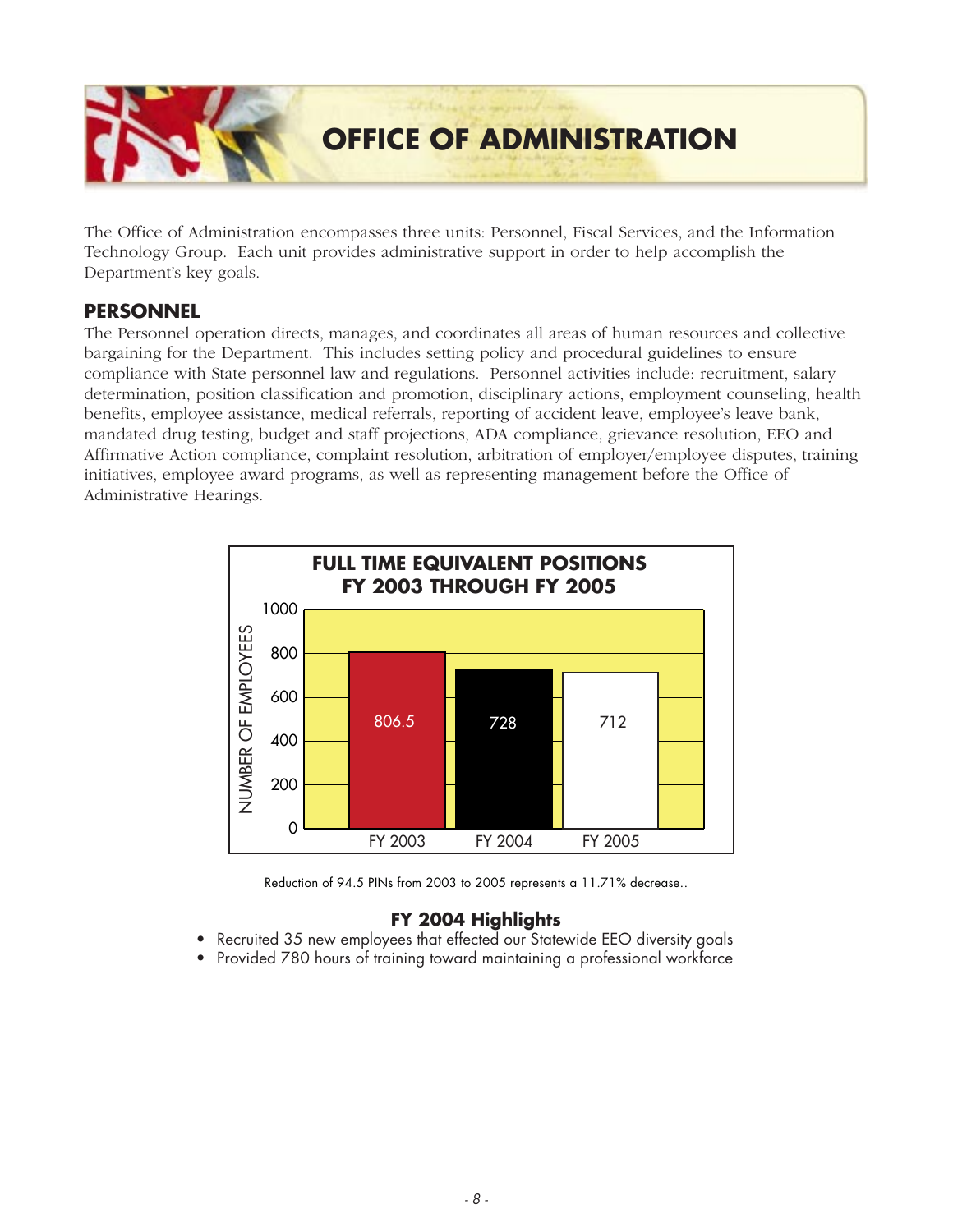

### **FISCAL SERVICES**

The Unit provides accounting and budgeting services to the Department. Fiscal Services is comprised of three primary sections: statewide capital projects accounting, operating accounting, and budget management. This unit provides guidance to management on various fiscal and budgetary matters; represents the Department's views on fiscal and budgetary issues to outside agencies and the public; accounts payable; accounts receivable; payroll; leave keeping; fixed asset management; forecasting of revenues and expenditures; budget preparation; and accounting and financial reporting.

### **FY 2004 Highlights**

*• Paid 11,563 out of 11,671 invoices, in a timely manner, an on time percentage of 99.07 percent.*

### **INFORMATION TECHNOLOGY GROUP**

This unit is responsible for automation of DGS processes to support departmental activities. Responsibilities include vendor and product selection, systems development, systems installation and integration, data center operations, system maintenance, and end-user support.

- *Information technology services contract approved and in operation.*
- *Subscribed to e-mail spam and virus scanning service reducing unnecessary incoming e-mail by nearly 70 percent. The Department has not experienced a successful virus attack since the start of this service.*
- *The DGS Annapolis Metropolitan Network (AMAN) has been completed. The Annapolis Energy Management System is currently running over AMAN and future plans are to move the Department's Security systems to this same network.*

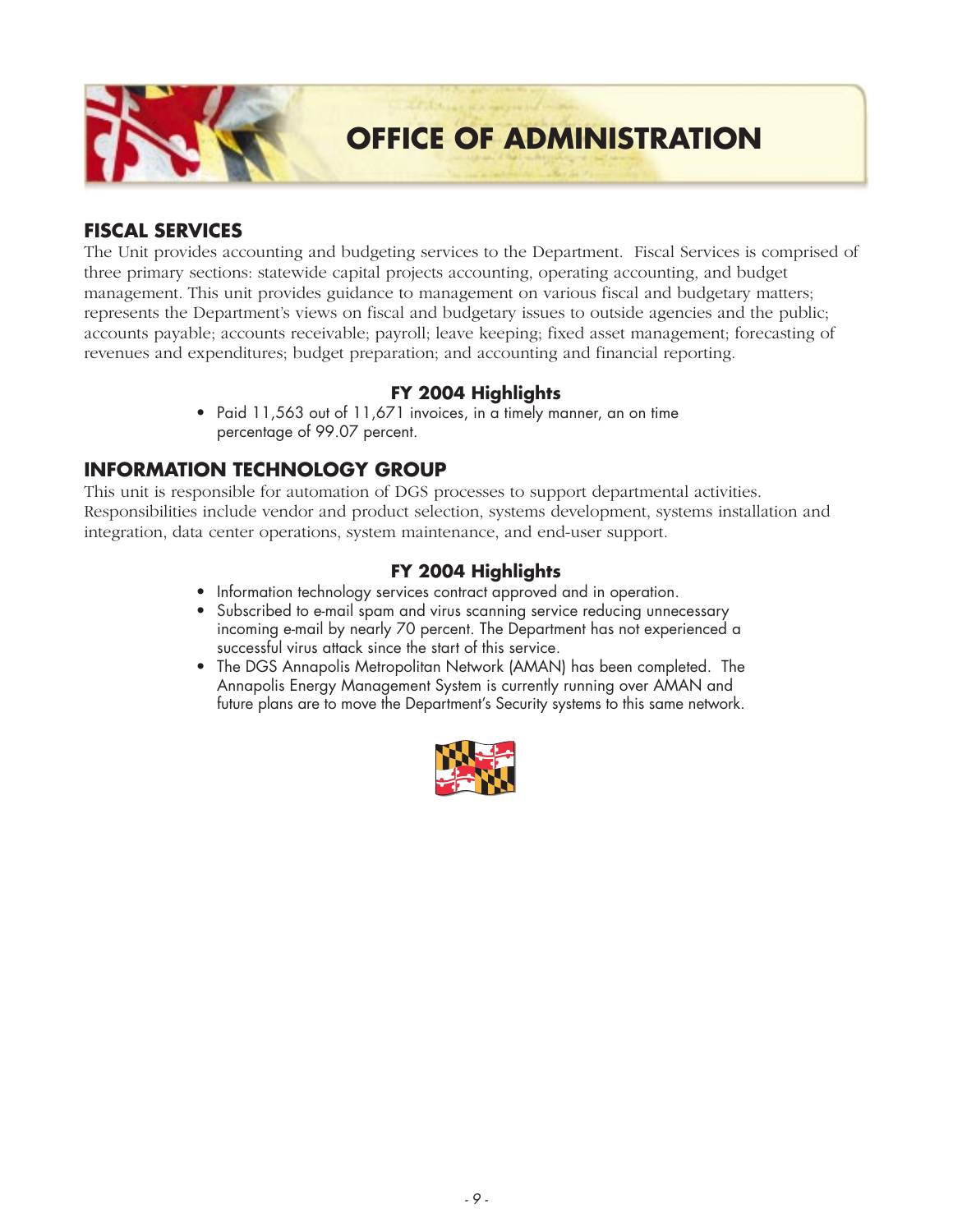

The Department of General Services Police (DGSP) provides law enforcement and security for the Annapolis and Baltimore State Office Centers. DGSP is comprised of sworn police officers, security officers, and police communication officers. DGSP continues to work closely with allied law enforcement on matters of mutual concern.

### **ANNAPOLIS DETACHMENT**

The Annapolis Detachment of DGS Police provides law enforcement and security for 19 buildings, including the Maryland State House, the Revenue Administration and the Goldstein Treasury Buildings, as well as the Lowe House Office Building and the James and Miller Senate Office Buildings. In addition, the detachment covers five parking garages and 11 surface parking lots. Annapolis officers also handle both scheduled and unscheduled demonstrations held on State property and coordinate closely with the Annapolis City and Maryland State Police Departments on traffic enforcement and other security matters.

### **BALTIMORE DETACHMENT**

The Baltimore DGS Police Detachment provides law enforcement and security for 11 buildings, six State parking lots and four parking garages. The buildings include the Baltimore State Office Center at 201, 300, 301 West Preston Street, the Fifth Regiment Armory, the William Donald Schaeffer Tower, the Public Defender Building, Saratoga State Center, Civic Plaza, 2100 Guilford Avenue, 500 North Calvert Street, and 201 Saint Paul Street.

- *Successfully launched reorganization of the Department. As a result of a nationwide search Warner Sumpter, whose career spans 35 years with the Maryland Army National Guard and Maryland State Police was sworn is as new Chief of Police.*
- *A Chief of Staff position was created and filled, providing advisory and administrative support to the Chief.*
- *Continued to forge relationships with allied Law Enforcement, including the Maryland State Police, Executive Protection and the Baltimore City Police Department.*
- *Restructured the Criminal Investigation Division.*
- *Became a member of the MSP Tactical Operation Center (TOC) which is comprised of Maryland State Law Enforcement agencies whose core mission is sharing intelligence as part of the State's Homeland Security efforts.*

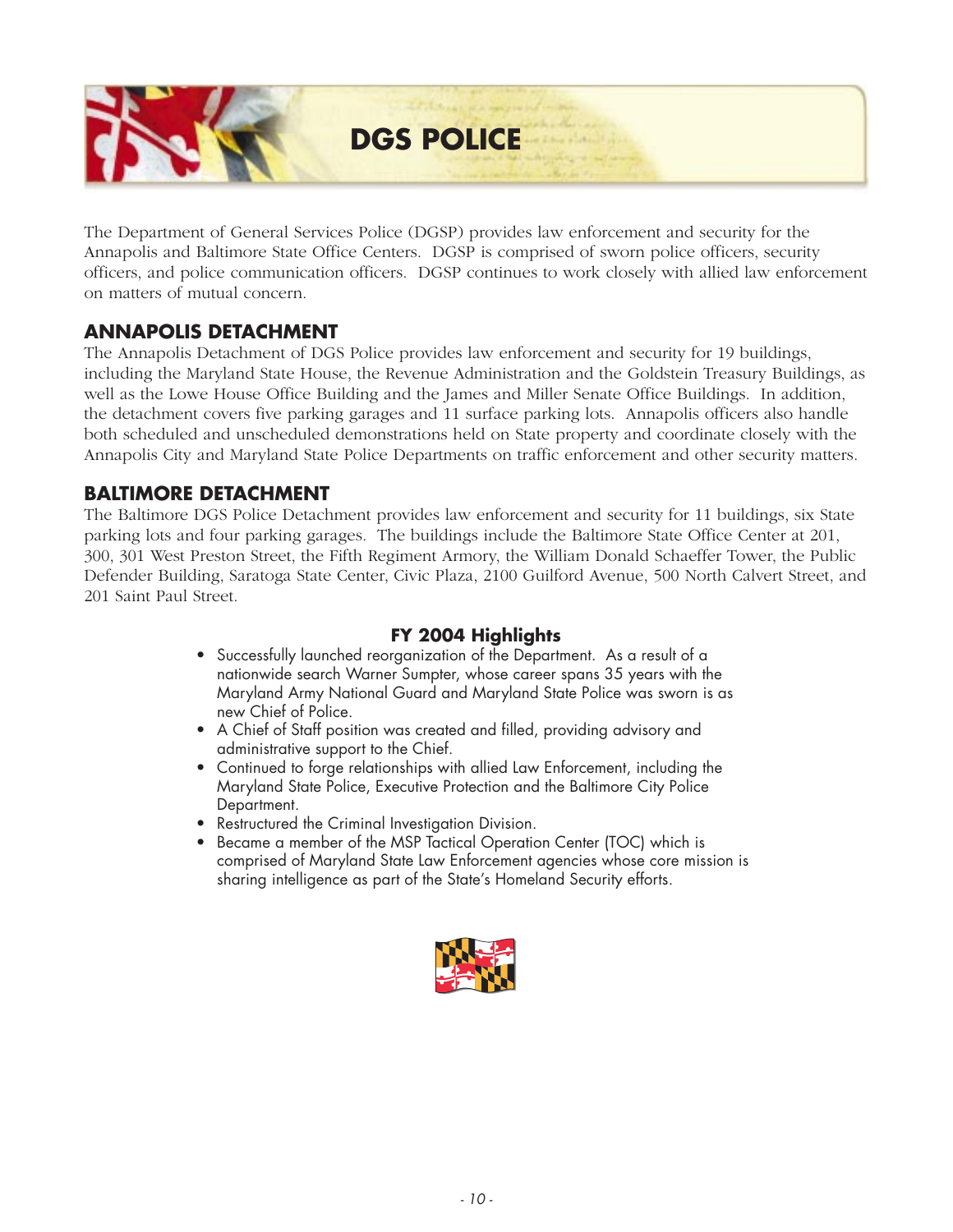### **DGS POLICE AND FACILITIES OPERATIONS AND MAINTENANCE**

### **SECURITY AND OPERATION SERVICES LEVERAGED**



| Security; Salaries; Contracts; Support | 233.00 | \$13,104,489 |
|----------------------------------------|--------|--------------|
| • Operations & Maintenance Salaries    | 235.00 | 11,348,212   |
| <b>Utilities</b>                       |        | 11,192,151   |
| • Maintenance & Janitorial Contracts   |        | 10,767,405   |
| Capital Lease Payments                 |        | 5,296,250    |
| • Administration Overhead              | 27.12  | 3,654,363    |
| • Facilities Operation Cost            |        | 3,523,981    |
|                                        | 495.12 | \$58,886,851 |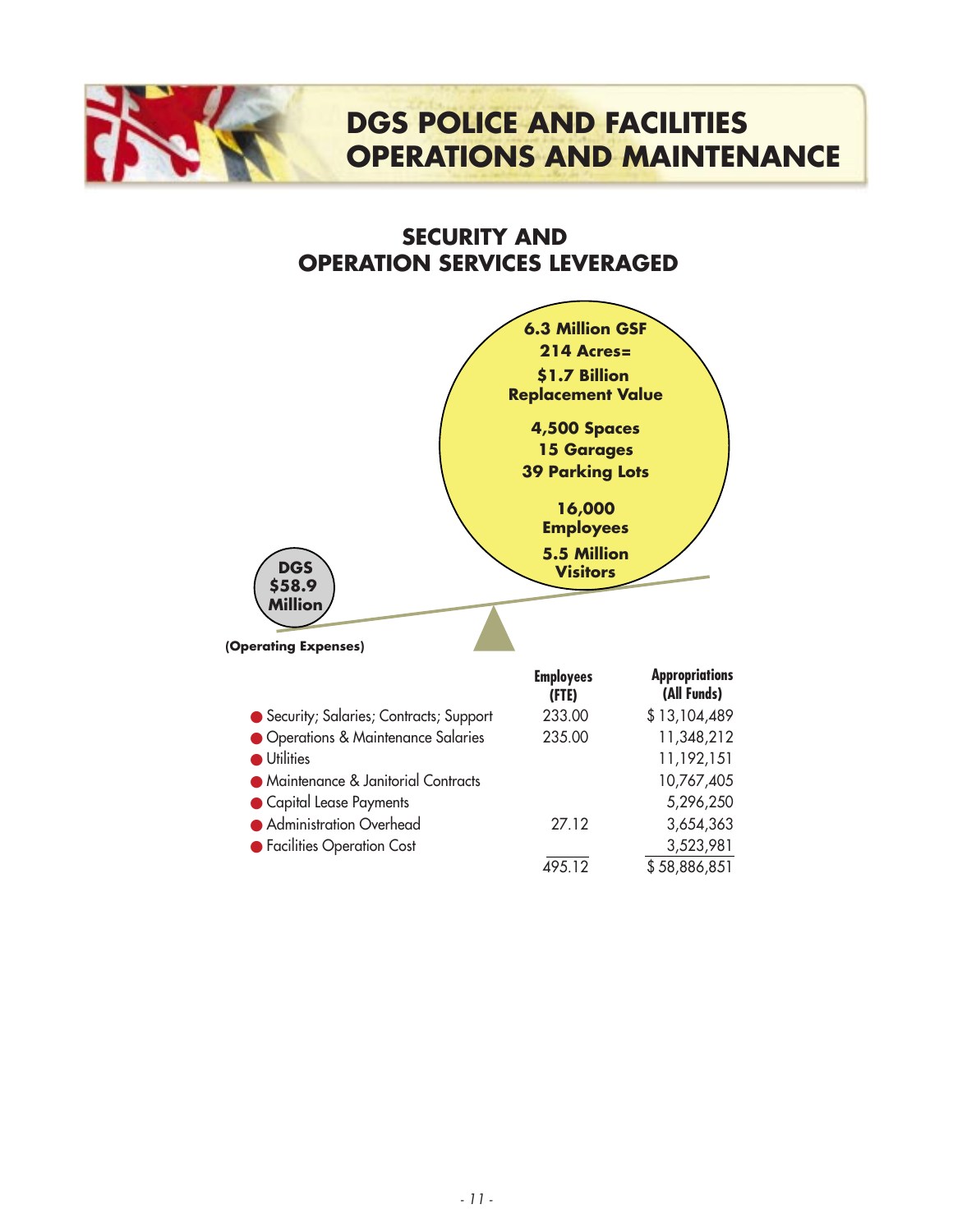### **FACILITIES OPERATIONS AND MAINTENANCE**

The Facilities Operations and Maintenance Division is responsible for establishing policy and directing the statewide operation and maintenance of 56 buildings with 6.3 million square feet of space under the Department of General Services' authority. The Division oversees two principal office centers - Annapolis Public Buildings and Grounds and Baltimore Public Buildings and Grounds - along with 15 regional Multi-Service Centers. Staffs at each of the complexes and the Multi-Service Centers provide both preventive and routine maintenance as well as major repairs, alterations, improvements, and housekeeping services to support other State agencies.

In the interest of reliability, responsiveness, and cost effectiveness, the Department accomplishes the majority of its mission by employing maintenance, trades and other special service personnel to support the operations, preventive maintenance and repair services. The Department is supplemented with specialized support by private contractors for a full range of facility services to meet State requirements.

### **ANNAPOLIS PUBLIC BUILDINGS AND GROUNDS**

Annapolis Public Buildings & Grounds (APB&G) operates and maintains the State Office Center in Historic Annapolis. APB&G oversees 27 State-owned buildings encompassing more than 2 million square feet on 49 acres of landscaped areas and 24.5 acres of parking lots. The buildings house approximately 4,700 State employees and elected officials. Among the buildings the division maintains are: the State House, House and Senate Office Buildings, the Legislative Services Building, the Treasury Building, the Revenue Administration Building, the five-building Tawes Office Complex, the Courts of Appeal Building, the Robert F. Sweeney District Court Building, the Maryland State Police Barrack "J," the Maryland State Archives Building, the Jeffery Building and Shaw House. In addition, APB&G is responsible for maintenance and daily operations of the Annapolis Day Care Center, the Crownsville People's Resource Center in Anne Arundel County, and the Governor's residence, Government House.

| <b>CATEGORY</b>                               | <b>SATISFIED</b> | <b>NEEDS</b><br><b>IMPROVEMENT</b> | N/A      | $\frac{0}{0}$<br><b>SATISFIED</b> | % NEEDS<br><b>IMPROVEMENT</b> |
|-----------------------------------------------|------------------|------------------------------------|----------|-----------------------------------|-------------------------------|
| Timeliness of service provided                | 84               | 15                                 | 2        | 83%                               | 17%                           |
| Quality of service provided                   | 80               | 18                                 |          | 82%                               | 18%                           |
| Responsiveness of DGS staff to your inquiries | 94               | 8                                  | 3        | 92%                               | 8%                            |
| Professionalism of DGS staff                  | 97               | 8                                  | $\circ$  | 92%                               | 8%                            |
| Courtesy of DGS staff                         | 103              |                                    | $\Omega$ | 99%                               | $1\%$                         |
| Cleanliness of restrooms                      | 70               | 34                                 | $\Omega$ | 67%                               | 33%                           |
| Adequacy of restroom supplies                 | 77               | 27                                 | $\Omega$ | 74%                               | 26%                           |
| Cleanliness of your building                  | 71               | 33                                 | $\Omega$ | 68%                               | 32%                           |
| Temperature in your building                  | 60               | 45                                 | $\Omega$ | 57%                               | 43%                           |
| Overall grounds condition                     | 84               | 17                                 |          | 83%                               | 17%                           |
| Overall level of service                      | 88               | 15                                 | 0        | 85%                               | 15%                           |

### **Response to Customer Satisfaction Survey**

*In January 2004, FOM sent Customer Satisfaction Surveys to all 188 members of the General Assembly to determine the quality of the work environment in the legislative buildings in Annapolis. Of the 188 surveys sent, there were 105 responses.*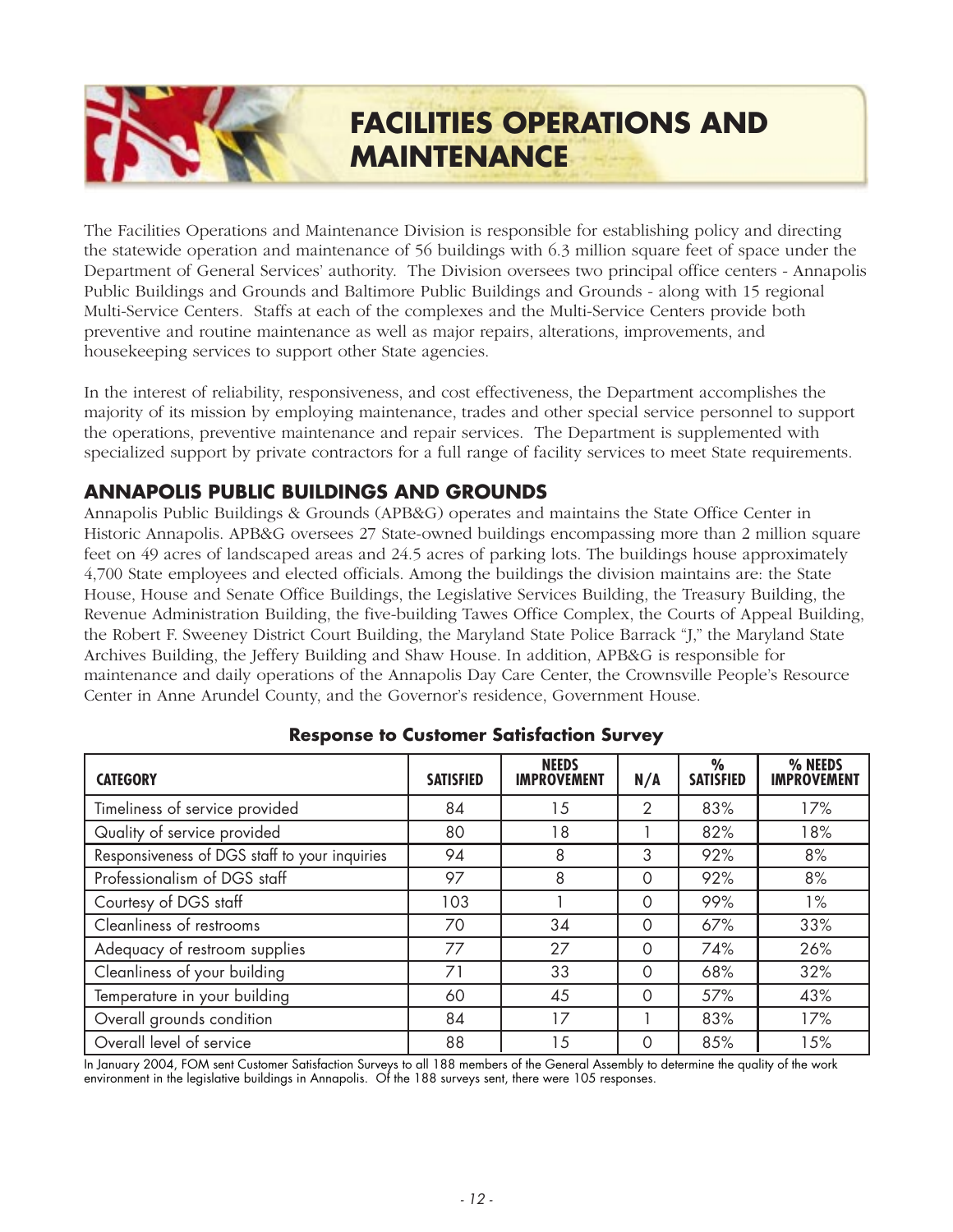### **FY 2004 Highlights**

- *Successfully secured the Complex in anticipation of Tropical Storm Isabel, which ensured minimal damage to the buildings and critical equipment.*
- *Facilitated roof replacements and elevator renovation projects including the Tawes Complex, 45 Calvert Street and the Courts of Appeal.*
- *Renovated multiple electrical services and emergency power systems throughout the Complex.*
- *Assisted in the planning and implementation of construction projects including demolition of the old Bloomsbury Square, the fourth floor addition to the James Building, and the installation of a second cooling tower at the Hall of Records.*
- *Completed security projects at Government House.*

### **BALTIMORE PUBLIC BUILDINGS AND GROUNDS**

Baltimore Public Buildings & Grounds (BPB&G), which includes the Inner Harbor Complex, is responsible for the operation and maintenance of 14 State-owned buildings in Baltimore City and surrounding counties. The buildings house approximately 8,400 State employees with BPB&G maintaining over 3.0 million square feet, 100 acres of landscaped area and 21 acres of parking. The buildings include: the Baltimore State Office Center at 201, 300 and 301 West Preston Street; 2100 Guilford Avenue; the William Donald Schaefer Tower; the Public Defender Building; Saratoga State Center; Woodstock Job Corps Center; Hilton Heights Community Center; and Civic Plaza. Management at BPB&G also oversees the State Records Management Center; State Use Industries offices and warehouse, the Motor Fuel Lab in Jessup, and the Maryland State Agency for Surplus Property in Jessup.

### **FY 2004 Highlights**

- *Supported the replacement of the main telephone switch gear for the State Office Center; replaced emergency phones throughout the Preston Street complex.*
- At the 201 W. Preston Street building, FOM installed new overhead door to the *loading dock and facilitated implementation of Lab security upgrades.*
- *Renovated the 300 building auditorium, the Governor's Office of Children, Youth and Families, DGS Police, the Department of Aging, and DBM. Also renovated spaces at Saratoga Center and painted the lobbies of the Public Defender building.*
- Completed major repairs to the flag pole, replaced the fire pump/valves for the *sprinkler system and replaced the cooling tower plenum at Schaefer Tower.*
- *Made security related improvements to the parking lot at the 2100 Guilford Avenue building and installed emergency lights at Civic Plaza.*

### **MULTI-SERVICE CENTERS/DISTRICT COURT OPERATIONS**

The Multi-Service Center (MSC)/District Court Operations are responsible for the operation, maintenance and security of 14 District Court/Multi-Service Centers across the State. These facilities encompass more than 1.3 million square feet on 44.2 acres of landscaped areas and 18.4 acres of parking lots. These facilities are: Arbutus/Catonsville MSC in Baltimore County, Mary E. Risteau MSC in Bel Air, Edward F. Borgerding MSC in Baltimore, Carter M. Hickman MSC in Centreville, John R. Hargreaves MSC in Denton, Elkton MSC in Cecil County, Ellicott City MSC, Essex/Rosedale MSC, George M. Taylor MSC in Glen Burnie, J. Louis Boublitz DC in Hagerstown, W. Paul Martin MSC in Salisbury, Shillman Building in Baltimore, Carroll County DC in Westminster, and the John R. Hargrove, Sr. DC in South Baltimore. More than 2,700 State employees work in the Multi-Service Centers.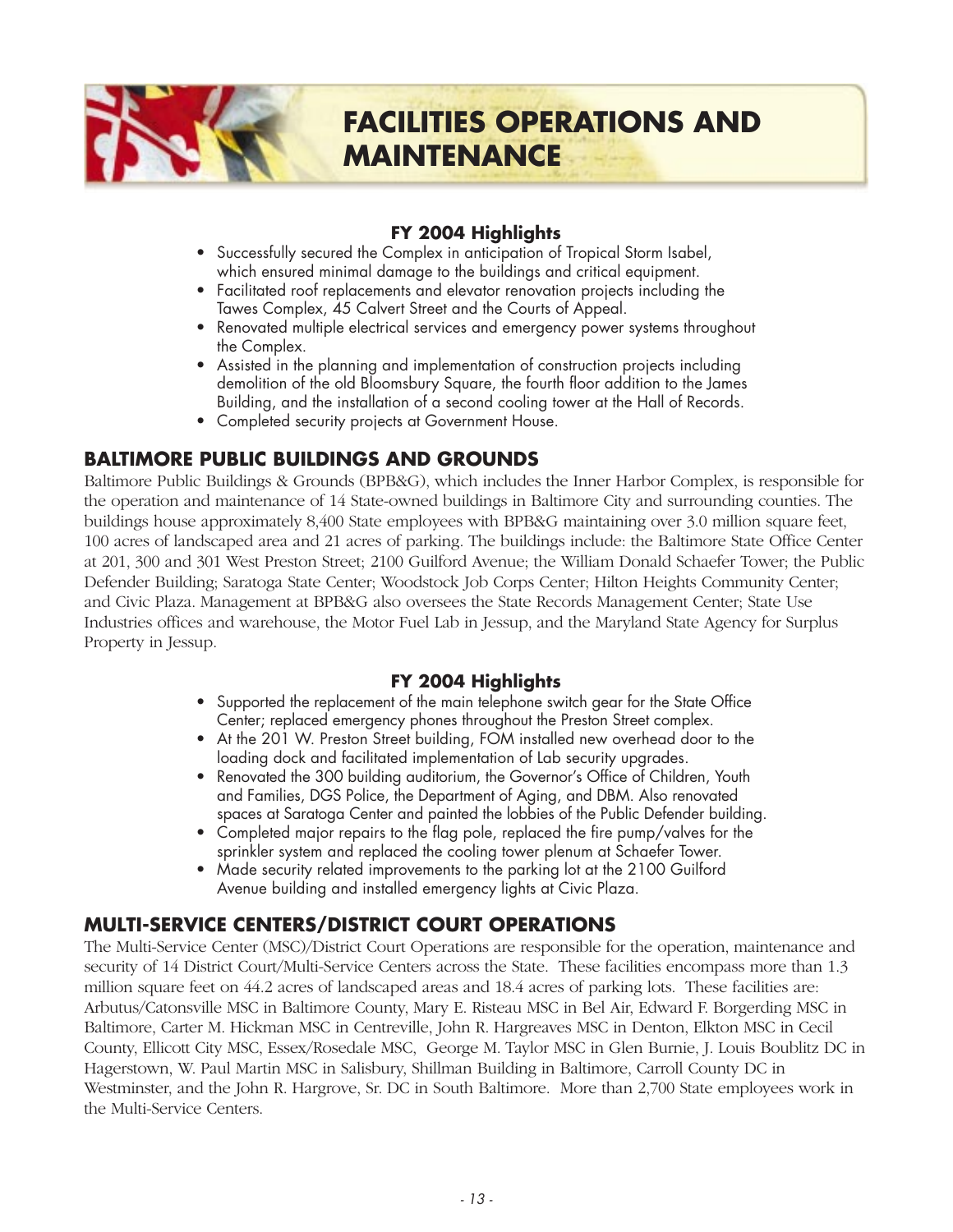

### **FACILITIES OPERATIONS AND MAINTENANCE**

### **FY 2004 Highlights**

- *Continued to restructure the organization to incorporate geographic regions that provide more opportunity to share resources and improve customer service.*
- *Continued preparations for the opening of the Silver Spring District Court.*
- *Security initiatives included installation of entrance lights at Shillman Building and the installation of a card reader system for the garage entry at Bel Air.*

### **PORTFOLIO MANAGEMENT DIVISION**

The Portfolio Management Division is responsible for issues related to space assigned to State agencies in DGS-operated buildings. In addition, employees develop, maintain, and analyze a database of space allocations upon which decisions are made for long-range space assignments, leasing programs, and Master Plan construction programs.

The Division identifies rent owed to DGS by tenant agencies. This involves reviewing agency budgets to determine the percentage of Federal, special and reimbursable funding, the basis for the calculation of rent owed to DGS. The Portfolio Management team also responds to agency requests for space in DGS-operated buildings, identifies locations that become vacant, and assists with subsequent planning to ensure the most efficient use of those areas.

### **FY 2004 Highlights**

- *Completed statewide assessment of space in support of the Workplace Improvement Initiative. This multi-year program begins the process of carpet replacement in DGS-operated buildings, with an emphasis on safety.*
- *Facilitated backfill of space in Jeffery Building with the Governor's Office of Homeland Security, the Maryland Department of Planning, and the Department of Veterans Affairs.*
- *Relocated DHMH, MSP, and MDOT Legislative offices to 45 Calvert Street; provided additional legislative space for the Department of Aging and the Governor's Office of Children Youth and Families.*

### **ENERGY MANAGEMENT**

The addition of an Energy Manager in FY 2004 highlights the Department's commitment to promote energy efficiency and conservation initiatives to save energy and reduce costs.

- *Modeled DGS Energy Management Program under the guidelines of the Federal Energy Management Program.*
- *Provided technical support to review effectiveness of energy performance contracts relative to environmental control and annual guaranteed savings.*
- *Established and maintained utilities monitoring database; analyzed utility bills for accuracy and usage trends.*

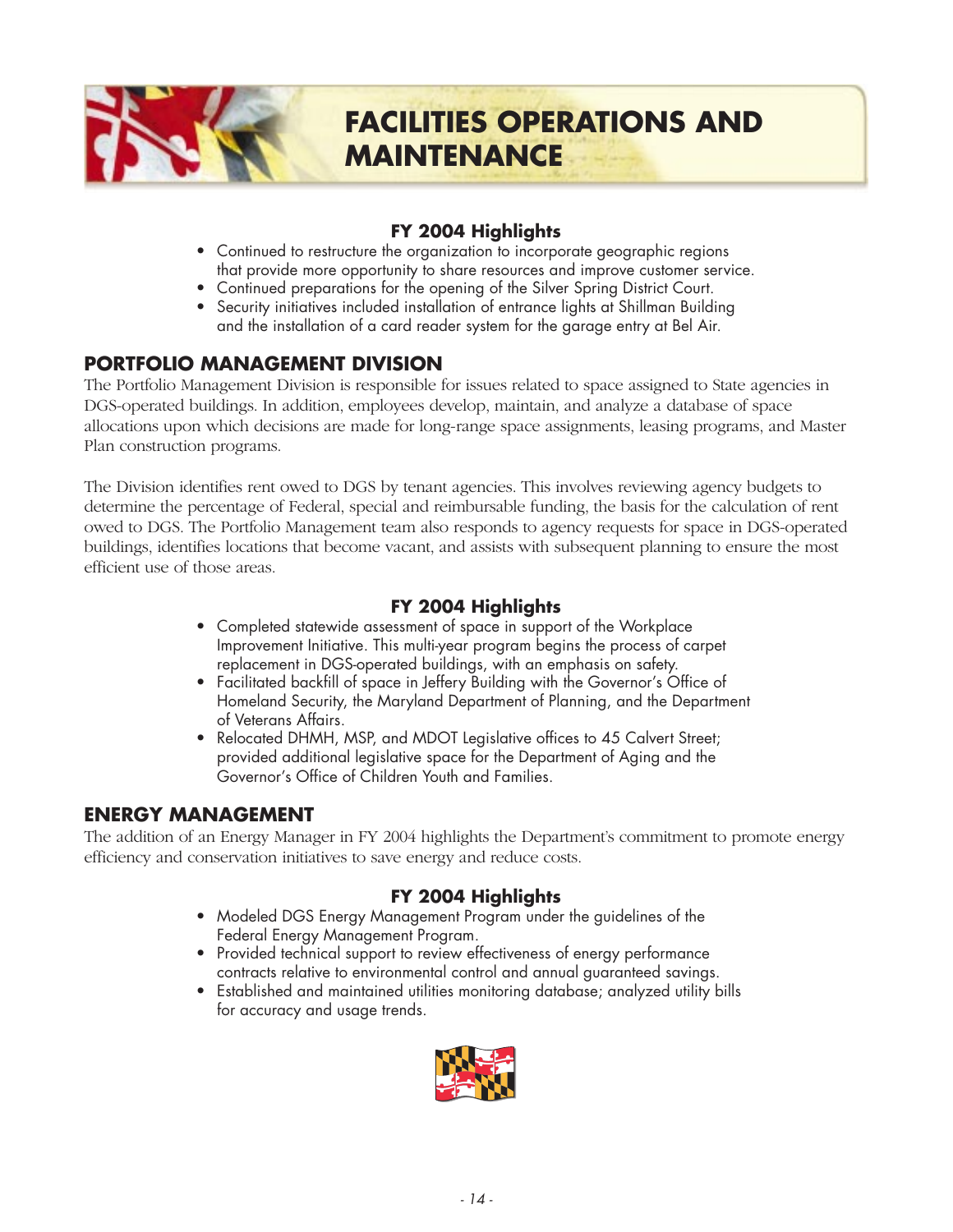

The Office of Real Estate is responsible for establishing policy and for directing all real property functions of three units: the Land Acquisition and Disposal Unit, the Lease Management and Procurement Unit and the Valuation and Appraisal Unit. Along with management oversight the Assistant Secretary is responsible for communicating with the leadership of client agencies, State and local elected officials, private property owners and brokers, and the Board of Public Works.

### **Land Acquisition and Disposal**

The Land Acquisition and Disposal Unit is responsible for the acquisition and disposal of real property for all State agencies, with the exception of the Department of Transportation's transactions for highways, roads and bridges. Acquisition activities include obtaining and compiling real property information for ordering titles and appraisals, evaluating the property condition via due diligence, conducting negotiations with property owners/representatives, securing purchase option agreements, rights-of-way and easements, pursuing the powers of eminent domain, and preparing Board of Public Works action items for approval.

The Unit receives special funding for its support of Program Open Space from the Department of Natural Resources. The Unit is also responsible for the disposal of excess real property and intergovernmental property transfer, after such a recommendation is made by the Maryland Office of Planning. Disposition is usually in the form of a sale for fair market value through requests for bids, requests for proposals or requests for expression of interest.

The Unit presented 23 purchase and sale agreements, options, and easements to the Board of Public Works for a total FY 2004 transaction value of \$4,013,779.

|                                                    | <b>FY 02</b> | <b>FY 03</b> | FY04      |
|----------------------------------------------------|--------------|--------------|-----------|
| New Program Open Space Cases                       | 56           | 20           | 62        |
| POS Cases Approved by BPW                          | 26           | 5            |           |
| POS Acres Acquired                                 | 3,376        | 11,081       | 1,615     |
| POS Acquisition Costs                              | \$10.8m      | \$9.4m       | \$3.8m    |
| GreenPrint Acres Acquired                          | 4,184 acres  | 16,129 acres |           |
| <b>GreenPrint Acquisition Costs</b>                | \$23.1m      | \$12m        |           |
| Other Acquisitions Approved by BPW                 | 39           | 3            | Ω         |
| <b>Other Acquisition Costs</b>                     | \$34.8m      | \$11.9m      | ∩         |
| Transactions Approved by BPW<br>w/no consideration | $\Omega$     | 20           | 18        |
| Total # of Disposals                               | $\Omega$     | 4            | 4         |
| <b>Total Value of Disposals</b>                    | $\Omega$     | \$2.7m       | \$157,893 |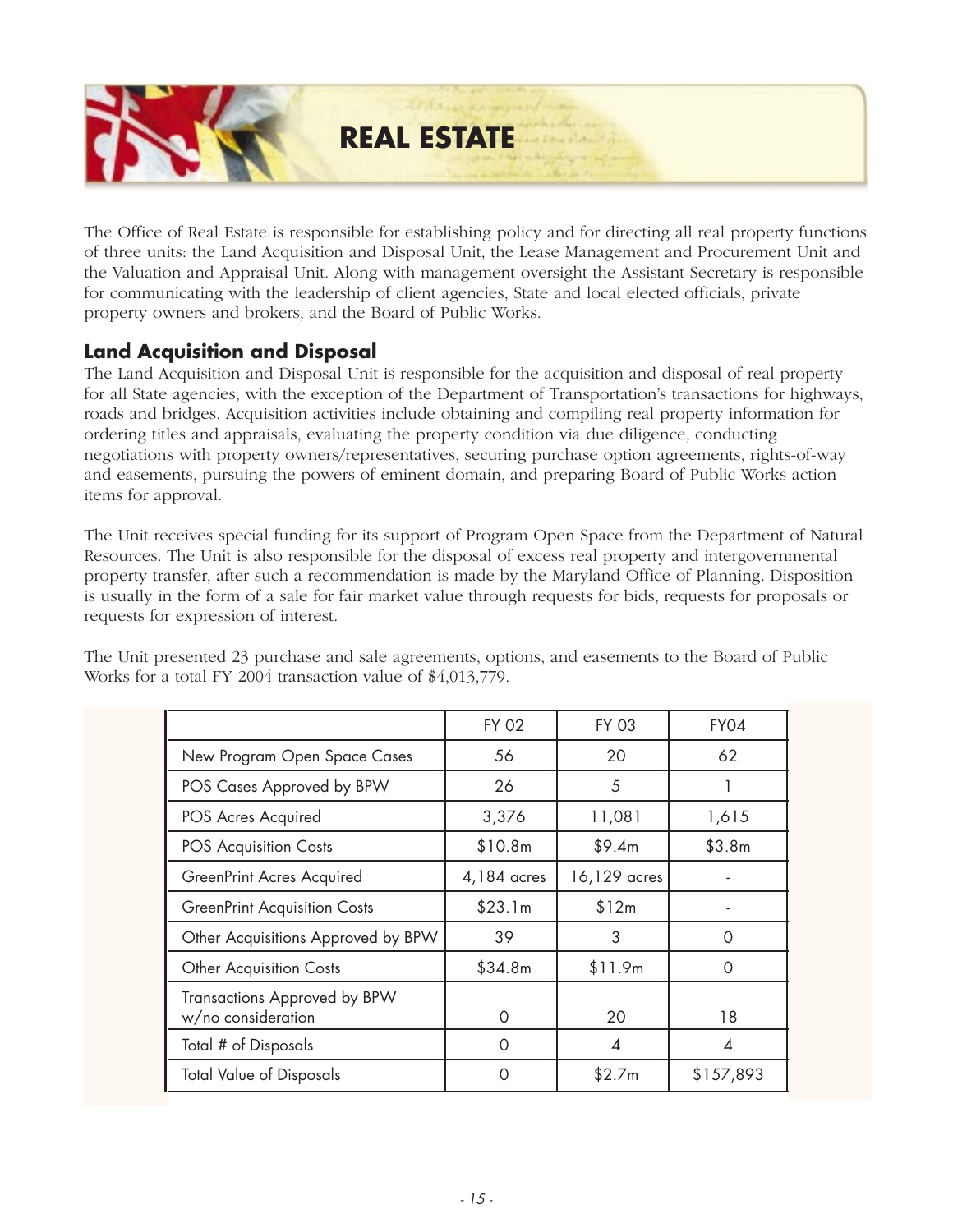

The Unit receives special fund support from the Maryland Agricultural Land Preservation Foundation through the Department of Agriculture for its support of the Agricultural Easement Program. In FY 2004, the Unit presented to the Board of Public Works six easement options valued at \$2.4 million.

|                                         | <b>FY 02</b> | <b>FY 03</b> | <b>FY 04</b> |
|-----------------------------------------|--------------|--------------|--------------|
| Ag Easements Approved by BPW            | 144          | 68           | 6            |
| Ag Easement Acreage                     | 14,041       | 12,684.80    | 570.134      |
| <b>Ag Easement Costs</b>                | \$25.5 m     | \$15.2 m     | \$961,354.95 |
| GreenPrint Ag Easements Approved by BPW | 27           | 17           |              |
| GreenPrint Ag Easement Acreage          | 4,000        | 3,480.99     | 568.02       |
| GreenPrint Ag Easement Costs            | \$6.5 m      | \$5.6 m      | \$1.4 m      |

### **Valuation and Appraisal**

The Valuation and Appraisal Unit oversees real property valuation issues for all State agencies, except MDOT and USM. The valuation issues include, but are not limited to, preparing preliminary estimates of development potential and contracting for private fee appraisals. It is responsible for reviewing for form, fact, and legal sufficiency the independent appraisals of the properties to be acquired. Valuation recommendations are made to the Assistant Secretary for a determination of a property's approved value. This Unit also evaluates appraisals for Capital Grants and Loans and disposal of State real property assets and it conducts staff appraisals and other real estate related studies.

|                          | <b>FY 02</b> | <b>FY 03</b> | FY04 |
|--------------------------|--------------|--------------|------|
| <b>Appraisal Reviews</b> | 865          | 1,015        | 524  |
| Staff Appraisals         | 123          | 142          | 32   |
| <b>BPW</b> Items         | 133          | N/A          | N/A  |

### **Lease Management and Procurement**

The Lease Management and Procurement Unit acquires and manages new and renewal leasehold agreements for real property between State agencies (excluding USM and certain MDOT actions) and commercial and governmental landlords. This includes soliciting lease proposals in approved geographic boundaries, evaluating requests for proposals, negotiating rental rates, terms and conditions with the apparent winner, reviewing and approving space modifications; preparing lease documents, establishing standards for the use of office space, and preparing action agenda items for Board of Public Works approval.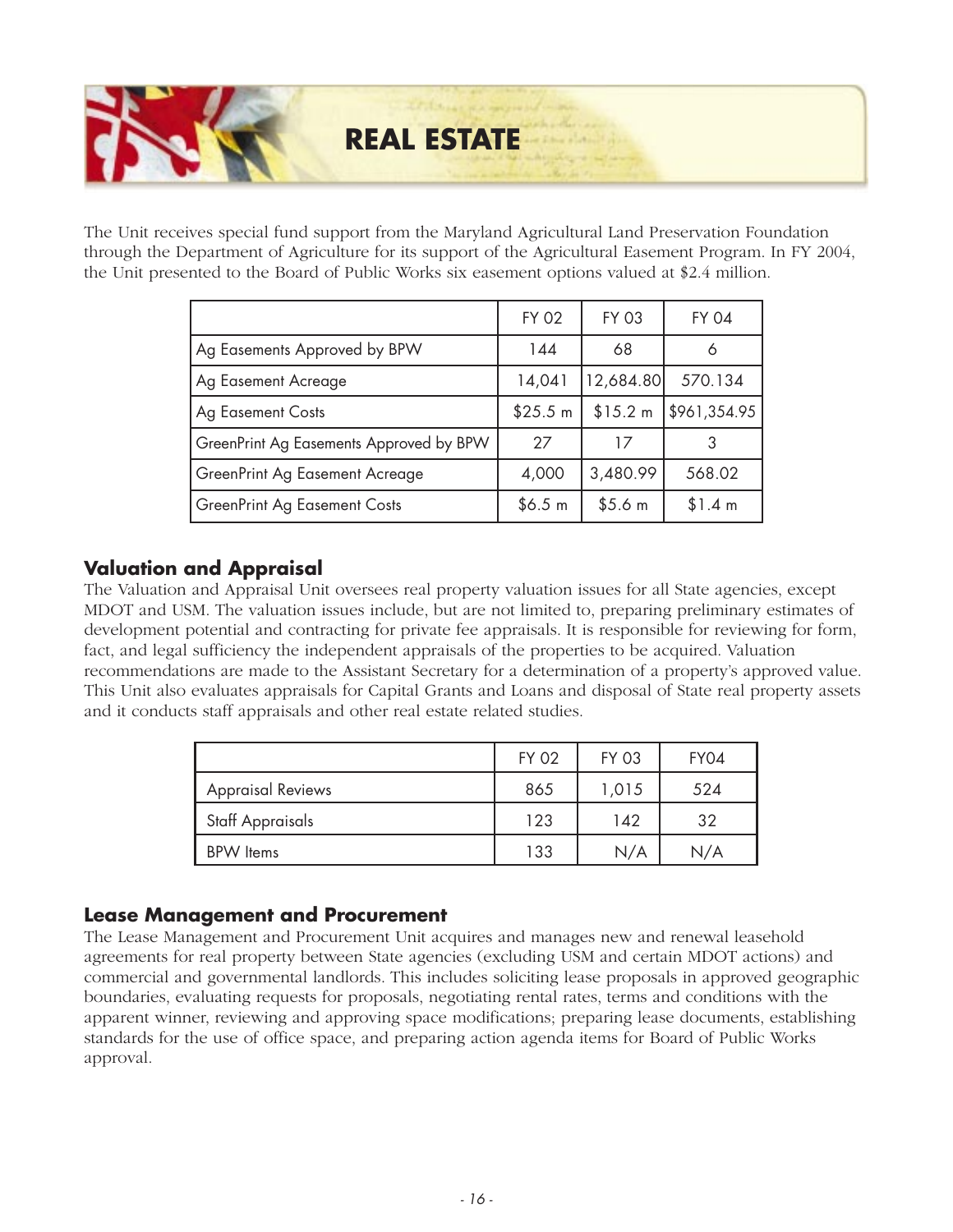

The Unit also inspects leased property to enforce lease terms.

|                | Annual<br>Rent |           | Measured<br>Space | No. of<br>Leases |
|----------------|----------------|-----------|-------------------|------------------|
| Office/Storage | \$66,805,169   |           | 4,711,104 nusf    | 372              |
| Parking        | \$             | 3,055,694 | $6,159$ spaces    | 66               |
| Revenue Leases | \$             | 5,891,427 |                   | 278              |
| Office         | \$             | 1,191,115 |                   | 20               |
| Other          | \$             | 251,300   |                   | 116              |
| Tower          | \$             | 409,230   |                   | 42               |
| Land           | \$             | 4,039,782 |                   | 100              |

### **Current Annual Lease Inventory**

Employee housing leases were completed for 179 occupied units totaling \$287,339 annually in rental payments. (This represents a \$7,532 rental increase over FY 03.) There are 18 vacant units. The three year cycle for rent evaluations has commenced. The Military in Havre de Grace and DHMH Springfield Hospital Center are completed with minimal rent increases. With closing of Crownsville, the program will be reduced by at least 20 units for FY 05.

|             | Leases to<br><b>BPW</b> | Value         | <b>RFPs</b><br>Issued | Neg Rent<br>Savings | Escalation<br><b>Review Savings</b> | Excess Fit Up<br><b>Review Saving</b> |
|-------------|-------------------------|---------------|-----------------------|---------------------|-------------------------------------|---------------------------------------|
| FY01        | 100                     | \$106,223,257 | 12 <sup>°</sup>       | \$597,244           | \$71,013                            |                                       |
| <b>FY02</b> | 150                     | \$86,031,449  | 10                    | \$3,842,426         | \$317,150                           |                                       |
| <b>FY03</b> | 102                     | \$62,248,081  | 22                    | \$5,543,636         | \$100,438                           | \$208,877                             |
| <b>FY04</b> | 89                      | \$47,547,587  | 8                     | \$1,791,834         | \$168,766                           | \$48,998                              |

In FY03 we began tracking savings from excess fit up review savings

- *Lease Management and Procurement handled the reassignment of space from the Secretary of State in Annapolis to the Public Defender avoiding a \$175,820 charge for terminating the lease and a rent savings of \$673,964 for the Secretary of State. The Public Defender's Office will also have a resulting rent reduction savings of \$32,895.*
- *Renegotiated CSX and Aggregate Industry land leases in Jessup resulting in a rental value of \$6,154,660 over the respective lease term, representing a \$2,874,800 increase in revenue over the previous lease term.*

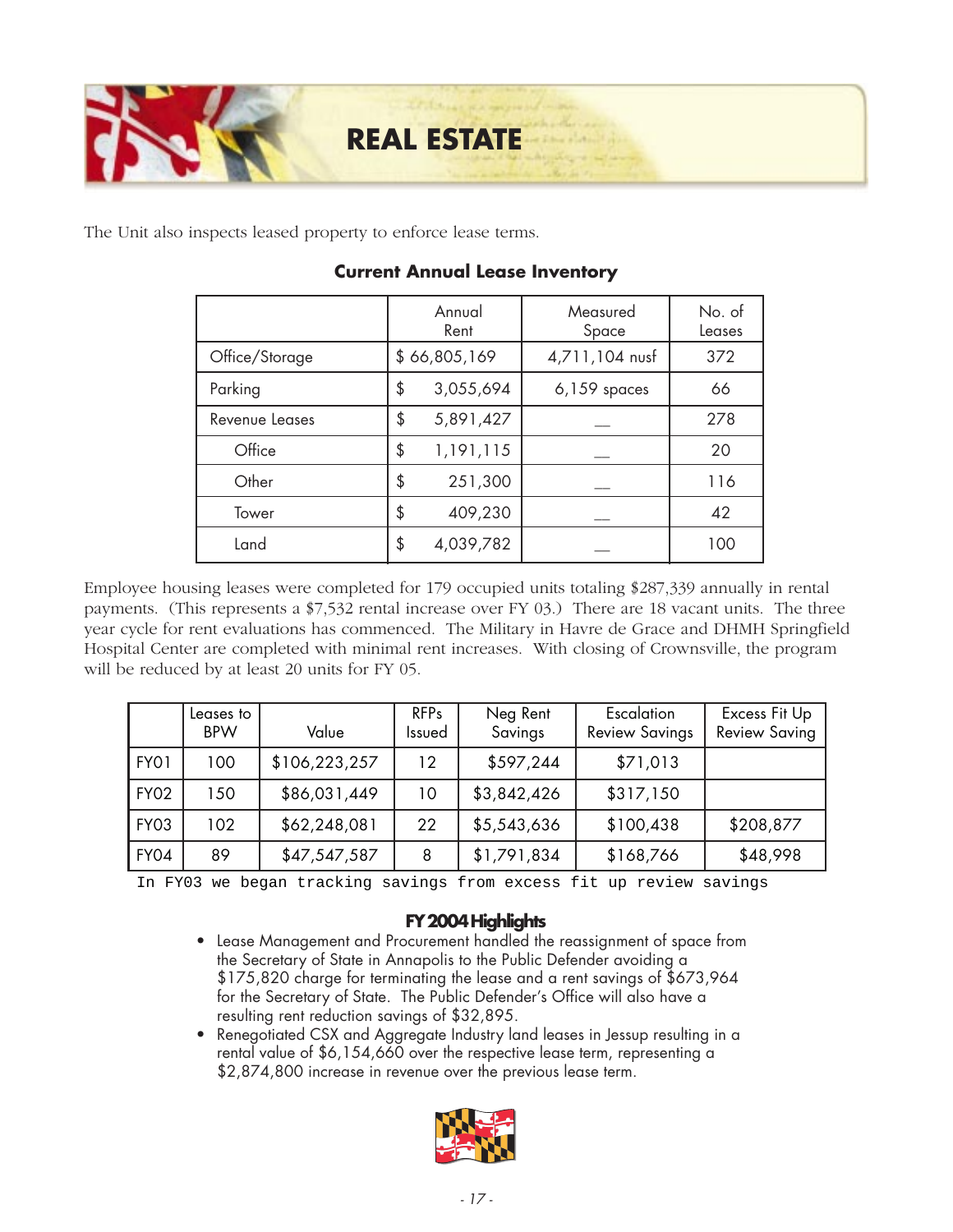## **FACILITIES PLANNING, DESIGN AND CONSTRUCTION**

The Facilities Planning, Design and Construction Division (FPDC) is responsible for the management and direction of four units: Project Management and Design; Construction; Maintenance Engineering; and Energy Projects and Services. Support staff includes a project cost center and a management information team. FPDC develops and implements policies, procedures, regulations, and standards to assure that programs and services meet the needs of its State agency customers. These customers include DGS, DHMH, DJS, DMIL, District Courts, DNR, DHR, DMSP, DBED, DLLR, DHCD, MDVA, MD Schools for the Deaf, Higher Education, local governments and nonprofit agencies (Grant & Loan Program), Community Colleges, and the Inter-Agency Committee on Public School Construction. Other agencies requesting support include: St. Mary's College of Maryland, Morgan State University, DPSCS, MES, MAIF, and the Maryland State Retirement Agency.

The Assistant Secretary is responsible for Statewide Executive Branch Capital Project program review, which includes providing feasible alternatives, cost estimates, technical review comments, and design and construction schedules. The Assistant Secretary is also responsible for Architect/Engineer (A/E) selection for all projects (with the exception of USM and MDOT).

### **FY 2004 Highlights**

*Negotiated 97 design contracts totaling \$11.7 million Estimated Construction Value - \$271.7 million*

As the engineering and facilities advisor to the Governor and the BPW, the staff provides support to the Secretary as well as to task forces and committees, e.g., Interagency Committee on Public School Construction, Economic Growth and Resource Protection Planning Committee, Asbestos Oversight Committee, Chlorofluorocarbon (CFC) Task Force, the Maryland Building Rehabilitation Code Advisory Council, the Lower Western Shore Tributary Team/Maryland Green Building Network, the Maryland Green Buildings Council, and the Task Force to Study Lighting Efficiency and Light Pollution in Maryland.

### **PROJECT MANAGEMENT AND DESIGN**

Project Management & Design (PM&D) verifies and amplifies project scopes and definitions, reviews and approves capital programs, establishes project schedules; coordinates with using agencies, grantees, and the DBM Office of Capital Budgeting; appears before legislative budget committees; develops architect/ engineer contract scopes of work; and monitors construction budget and project schedules during design and construction. The Project Management staff provides a single point of contact for the using agencies' Capital Improvement Program projects. The project managers provide oversight review and recommend approval of change orders during construction. They also monitor funding expenditures and appropriation balances. In FY 2004, the Project Management staff conducted seven A/E selections over \$200,000, under the authority of the General Professional Services Selection Board.

PM&D staff managed the completion of design contracts, conducted successful procurements for construction contractor selections and awarded construction contracts for several important projects across the State during FY 2004. These include: the \$27.8 million addition and alterations to the Thomas Hunter Lowe House of Delegates Building in Anne Arundel County; the \$23.8 million Forensic Science Laboratory for the Maryland State Police in Baltimore County; the \$5 million dormitory renovations at the Public Safety Training Center in Carroll County; the \$4.7 million Food Service Center and the \$4 million replacement of the electrical distribution system at the Springfield Hospital Center in Carroll County; the \$4.2 million Easton Barrack "I" and Garage for the Maryland State Police in Talbot County; and the \$1.7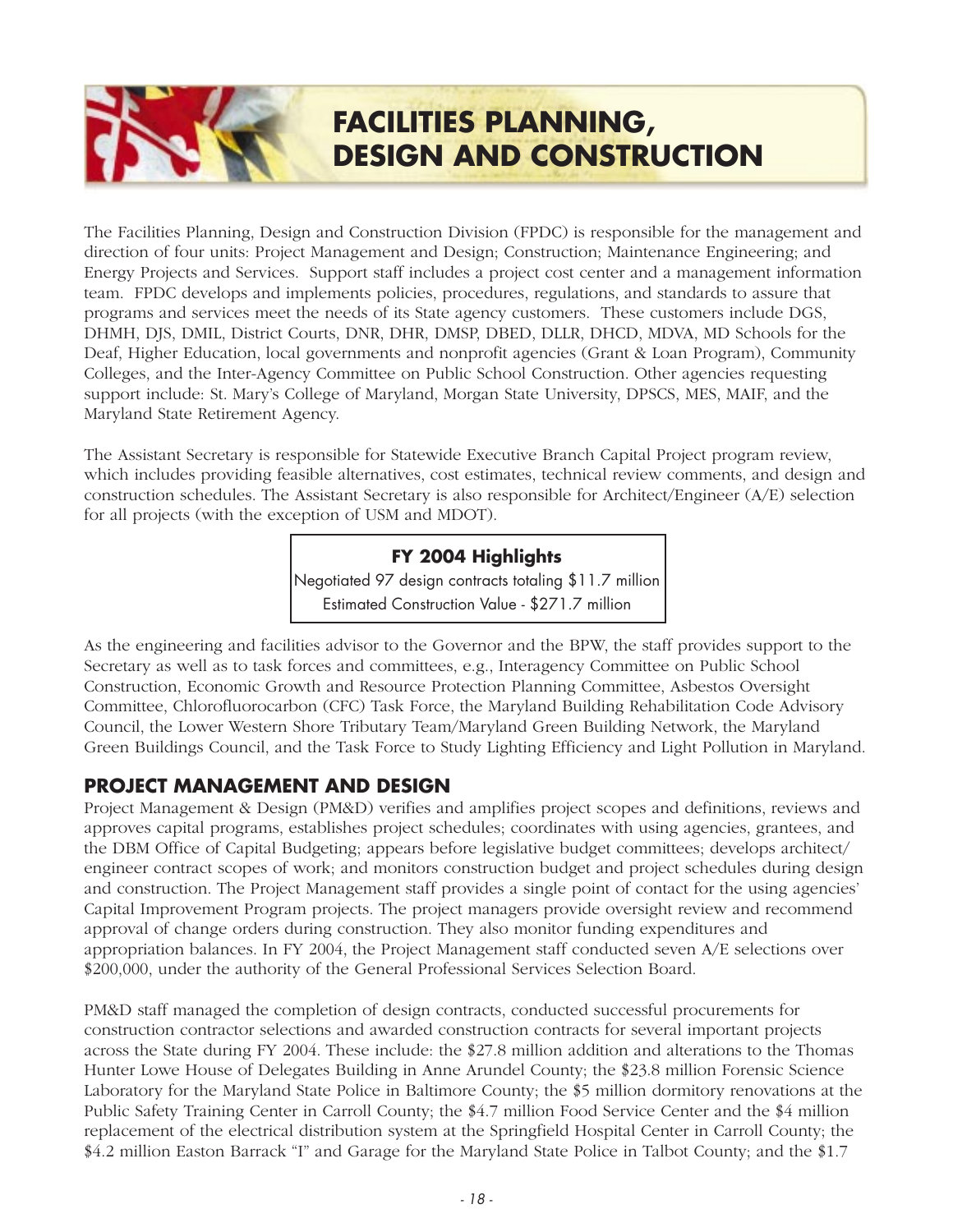## **FACILITIES PLANNING, DESIGN AND CONSTRUCTION**

million new water tower and the \$1.3 million student services building parking lot at St. Mary's College of Maryland in St. Mary's County.

The multi-discipline Design Team provides technical reviews of construction documents and approves the final construction documents for bidding and construction. The Design Team also provides technical consultation services to using agencies to investigate problems or new requirements at user facilities and recommends solutions or modifications. PM&D responded to more than 30 requests for special assistance from State facility managers during FY 2004. The unit also supports the Office of Real Estate by performing building assessment inspections and preparing building condition reports for prospective property acquisitions.

PM&D also reviews public school and community college construction projects. For FY 2004, the legislature approved \$127 million for public school construction and \$42.6 million for community college construction. Total construction value of these projects is estimated to be \$573 million. Community college contracts awarded in FY 2004, representing 116 contracts in 21 counties, totaled \$66.7 million.

This Unit is also responsible for the Capital Grant and Loan Program, involving administrative and technical support for over 398 grant recipients and projects with an estimated construction value of \$688 million. Responsibilities include program and design review and accountability of funds associated with the program. Capital Grant and Loan contracts awarded in FY 2004 totaled \$380,904,882.

### **ENERGY PROJECTS AND SERVICES**

Energy Projects and Services' (EP&S) mission is to assist State agencies in reducing energy consumption and unit costs, improve building indoor air quality, and optimize equipment life in State facilities by providing building system commissioning and quality equipment service. EP&S is responsible for the following programs:

### **Energy Performance Projects**

This program provides capital upgrades (heating, cooling, ventilation, central plant, peak power generation, electrical distribution, energy management systems, lighting) for State agencies, using funds financed all or in part from reduced energy consumption by a legislature-mandated minimum of 15 percent per square foot by 2010, of which 10 percent is expected by 2005 compared to the year 2000 base. DGS also oversees monitoring and verification of actual savings throughout the payback period to insure that the guaranteed savings are met.

| <b>Energy Performance Projects Awarded in FY 2004</b>         |             |
|---------------------------------------------------------------|-------------|
| \$ Value of potential projects in initial and Phase I review: | \$2,800,000 |
| \$ Value of projects awarded                                  |             |
| (including maintenance for life of payback period):           | 882,000     |
| Capital funding 100% financed from energy savings:            | \$1,699,000 |
| \$ Value of maintenance projects presently in initial         |             |
| and Phase I review:                                           | 680,000     |

### **Chlorofluorocarbon Phase-out Program**

This program manages a Statewide capital program to replace chilled water systems that use environmentally damaging CFCs. The U.S. Environmental Protection Agency has recognized Maryland's CFC Program as the first statewide program to eliminate ozone-depleting CFC refrigerant in the United States.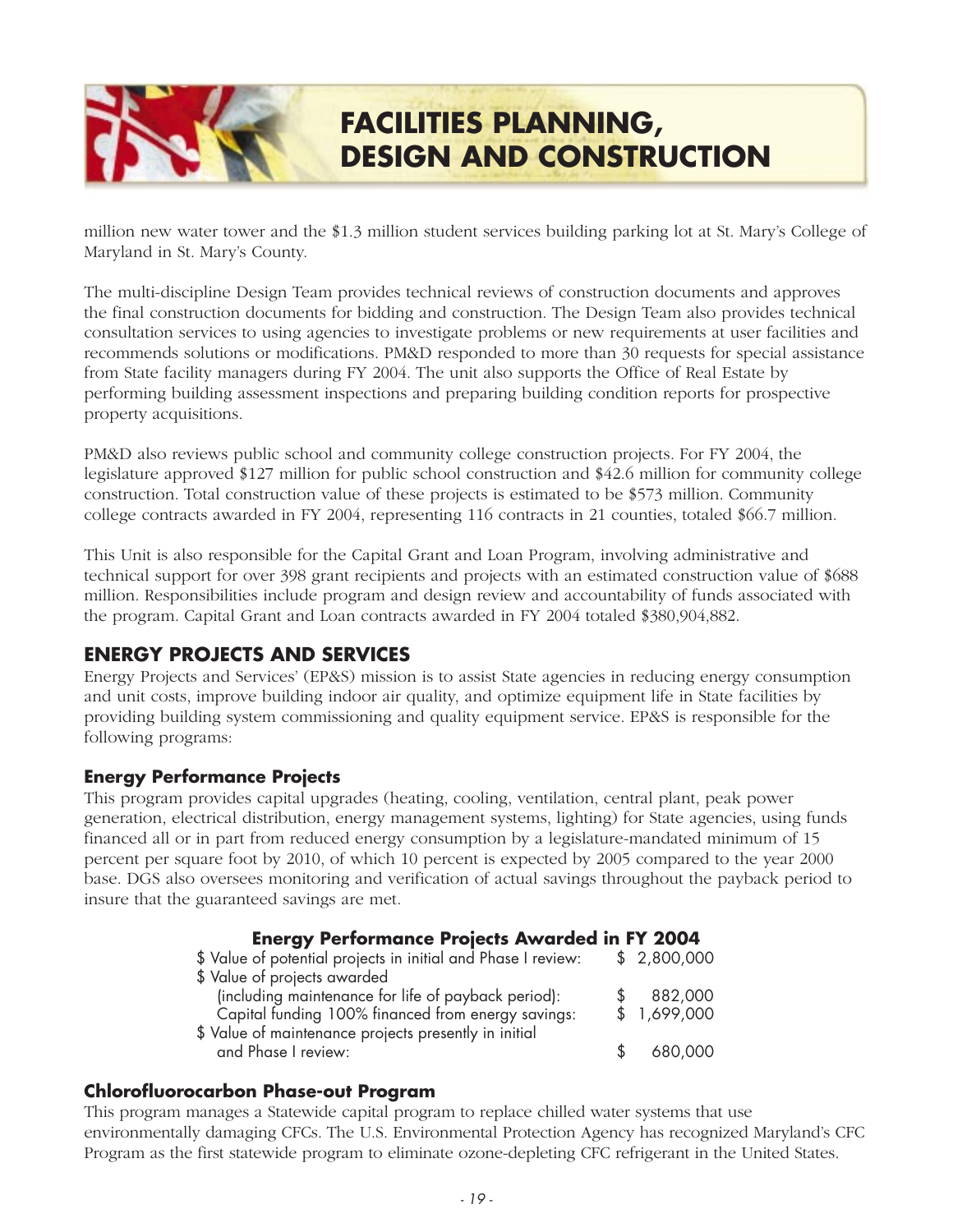# **FACILITIES PLANNING, DESIGN AND CONSTRUCTION**

### **Energy Phase-out Projects Awarded in FY 2004**

*\$ Value of projects awarded: \$1,033,000 Lbs. of CFC removed from State's inventory of chillers: 1,430 lbs.*

### **CONSTRUCTION**

The mission of the Construction Unit is to inspect and supervise private contractors as they alter, renovate, or construct State buildings. By monitoring their work, the Unit ensures that construction conforms to approved designs and specifications. The Construction Unit ended FY 2004 with 82 projects worth \$143 million under construction, 28 projects worth \$84.8 million in the punch list stage, and 29 projects worth \$103.4 million awaiting final payment for a total workload of 174 projects valued at \$104.6 million. A total of 12 projects valued at \$74.7 million were completed in FY 2004. In addition, there were 418 projects under warranty, valued at \$269.6 million. During this period, 361 warranty inspections were performed.

### **FY 2004 – Major Capital Projects Completed**

| Project                                                     | Cost          |
|-------------------------------------------------------------|---------------|
|                                                             | (in millions) |
| <b>Bloomsbury Square Public Housing</b>                     | \$8.4         |
| Jefferson Patterson Park Museum, Goldstein Memorial Gallery | \$1.1         |
| Enoch Pratt Library addition, Baltimore                     | \$11.2        |
| State Police Barrack "F", Northeast                         | \$4.3         |
| Patapsco Valley State Park, Greenway Trail                  | \$1.1         |
| Baltimore City Community College, Liberty Campus Phase I    | \$15.2        |
| Public Safety Training Center, Springfield:                 |               |
| Construction of academic and administration buildings       | \$22.6        |
| Renovation of two residential dormitories                   | \$5.2         |

### **Major Capital Projects Currently Under Construction**

| Project                                                            | Cost          |
|--------------------------------------------------------------------|---------------|
|                                                                    | (in millions) |
| African-American Museum, Baltimore                                 | \$21.8        |
| New State Police Forensic Science Laboratory, Pikesville           | \$23.8        |
| House of Delegates Office Building alterations                     | \$27.8        |
| Addition and alteration, Banneker-Douglas Museum, Annapolis        | \$3.1         |
| New Silver Spring District Court                                   | \$15.6        |
| St. Mary's College:                                                |               |
| Somerset Hall expansion and renovation                             | \$14.9        |
| Public Safety Training Center, Springfield:                        |               |
| <b>Physical Training Center</b>                                    | \$4.6         |
| Springfield Hospital Center:                                       |               |
| Electrical distribution replacement                                | \$4.1         |
| <b>Construction of Food Service Center</b>                         | \$4.7         |
| Construction of State Police Barrack "I", Easton                   | \$4.2         |
| Construction of stone jetty at Matapeake Marine Terminal           | \$1.8         |
| Operations Maintenance Shop, Salisbury Armory                      | \$2.8         |
| Jefferson Patterson Park Museum, construction of roads and parking | \$2.4         |
|                                                                    |               |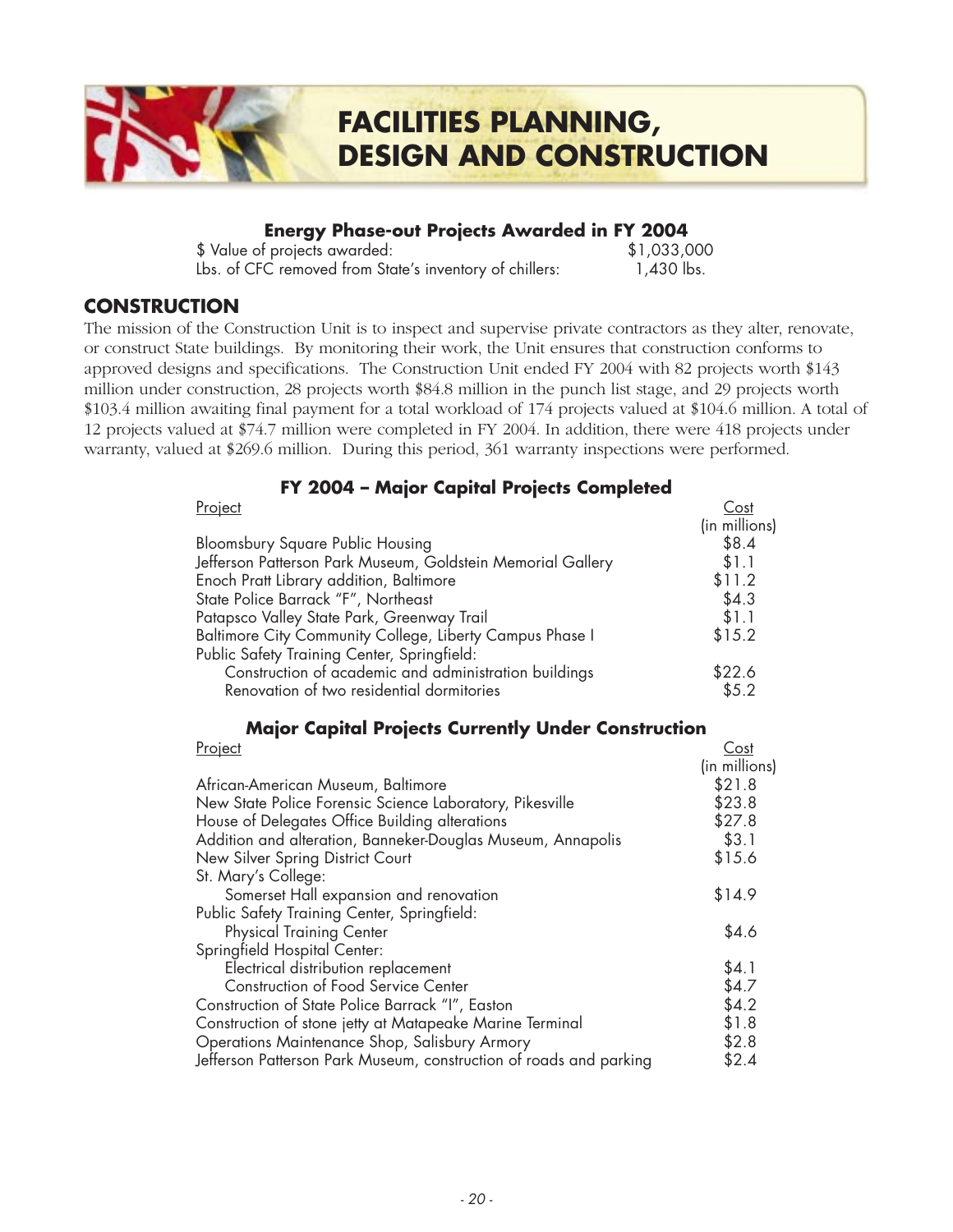

### **MAINTENANCE ENGINEERING**

Maintenance Engineering's mission is to implement Maintenance Management Services for State-owned facilities. This includes, but is not limited to, establishing policies and procedures, establishing and supervising a comprehensive and continuing program of maintenance and repairs of all public improvements, reviewing maintenance and operation of public improvements, resolving engineering questions and managing the Capital, Operating, Program Open Space, Critical Maintenance, Underground Heating Oil Tank Replacement and Hazardous Waste budgets. Maintaining existing resources is the primary directive of this unit and an important complement to Priority Places.

Maintenance Engineering is responsible for carrying maintenance projects from conception through completion. In addition, the unit is responsible for asbestos and other hazardous material projects, whether as stand-alone projects or as part of larger renovation projects.

Besides the normal customer service requirements inherent in project management duties, the Unit responds to numerous unscheduled requests from various using agencies. For example, the Unit performs handicap accessibility projects as needed and is in charge of mold remediation and underground storage tank replacement projects.

In FY 2004, Maintenance Engineering's Roofing Unit

**Number and Type of Active Projects Managed by Maintenance Engineering Division of Facilities Planning**



### **TOTAL PROJECTS = 391**

| <b>Project</b>                       | #   |    | <b>Value</b>  |
|--------------------------------------|-----|----|---------------|
| <b>Capital Facilities Renewal</b>    | 75  | \$ | 19,597,350.00 |
| Object 14 (\$2.5K - \$100K projects) | 69  | \$ | 2,040,708.00  |
| Hazardous Waste                      | 58  | S  | 2,915,110.00  |
| Program Open Space                   | 117 | \$ | 4,355,285.00  |
| Other (UA Oper, etc.)                | 67  | S  | 10,120,087.00 |
| Underground Heating Oil Tanks        | 5   | \$ | 981,518.00    |
| <b>TOTALS</b>                        | 391 |    | 40,010,058.00 |

inspected 141 roofs at 16 facilities and issued condition reports for each. Roof design reviews for major roof projects are performed at least twice, during the design development and the 95 percent phases. The Roofing Unit is instrumental in resolving roof problems discovered during the construction phase. Additionally, throughout the year, the Unit held seminars focused on selected roof topics.

During FY 2004, Maintenance Engineering's Assessment Unit inspected approximately 3.8 million gross square feet of State-owned buildings and reported on their maintenance condition. The ultimate goal is to inspect all State-owned buildings under the Department's jurisdiction every five years. Due to increased project management workload and several position vacancies, the amount of inspected gross square feet is reduced proportionately from last year.

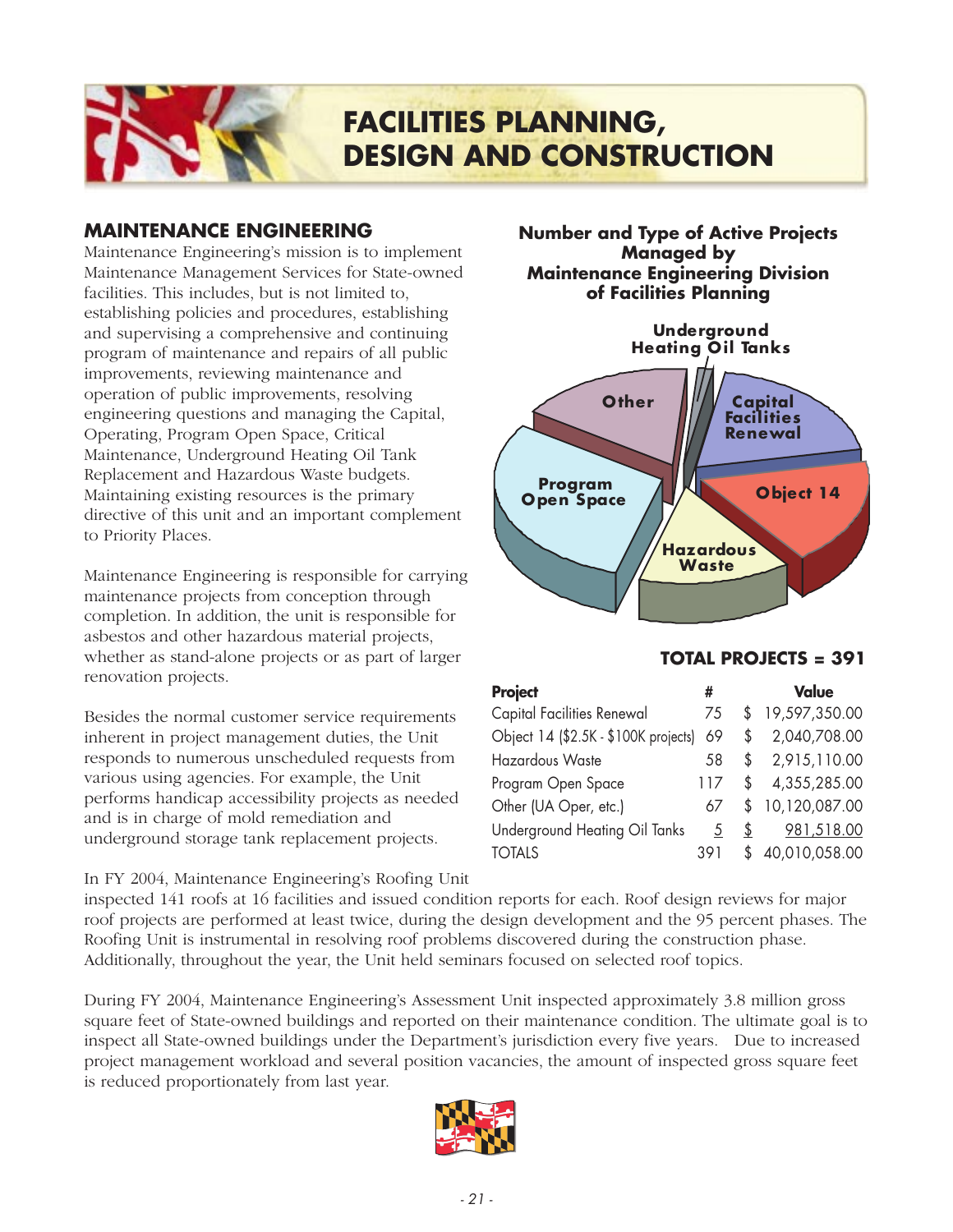## **PROCUREMENT & LOGISTICS**

DGS is a primary procurement agency with numerous responsibilities for purchasing a variety of goods and services statewide for State and local government agencies, as well as non-profit entities. The Division of Procurement and Logistics (P&L) is responsible for the planning, implementation, and coordination of a variety of services offered by DGS.

The Department's procurement office provides professional and technical support services to State and local government agencies; conducts central procurement of architectural and engineering services, commodities, construction, energy, facilities maintenance, and printing services. The professional procurement staff performs specialized contracting, bid/proposal administration, and bid security for all State government users except the University System of Maryland.The Technology unit administers Internet-based *eMaryland Marketplace*, a full-service interactive procurement system.

P&L is also responsible for the activities of the Minority Business Enterprise Office (MBE), Inventory Standards and Support Services Division (ISSSD), State Printing and Duplicating (SPD), the Maryland State

Agency for Surplus Property (MSASP) and Records Management. MBE maximizes the business DGS conducts with minority-owned businesses participating in the State procurement process. ISSSD oversees statewide inventory of equipment, supplies and other materials. ISSSD also administers the State's 89-station Fuel Management System, including four compressed natural gas fueling sites, and the Department's fleet. SPD provides central support for all State government activities related to graphic design and printing. Records Management stores and services more than 150,000 cubic feet of State documents at the Records Center in Jessup, and advises agencies on records management.

### **CONSTRUCTION, ARCHITECTURE/ENGINEERING AND CAPITAL MAINTENANCE**

Construction, A/E, and capital maintenance procurement provides a broad spectrum of functions and administers contracts for Construction, A/E services, construction related services, and capital maintenance in a timely and cost effective manner.

### **PROCUREMENT SERVICES LEVERAGED**

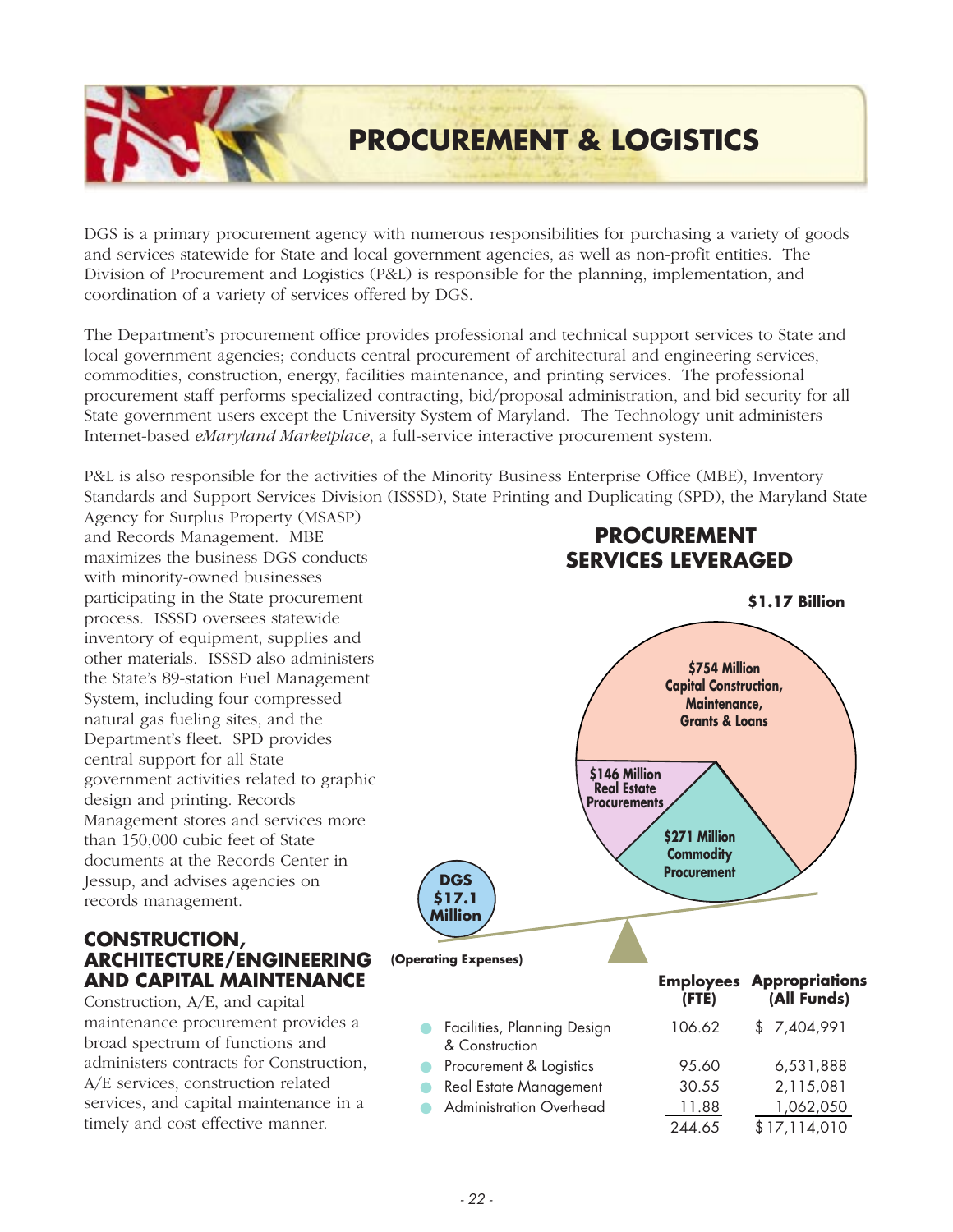

### **FY 2004 Highlights**

- *Implementated electronic processes to facilitate procurement including electronic fund transfer, electronic bid bonds and Virtual Plan Room.*
- *80 Capital Maintenance Projects successfully solicited and awarded through eMaryland Marketplace at a value of \$15,171,568.*
- *67 Construction Projects awarded for construction and construction-related services totaling \$74,161,240.*
- *Architectural/Engineering awarded 72 contracts at a value of \$14,568,452.*
- *46 emergency procurements were awarded totaling \$26,766,389, largely as a result of the damage caused by Tropical Storm Isabel.*

### **FACILITIES MAINTENANCE CONTRACTING**

Facilities Maintenance provides support for day-to-day operations and upkeep of facilities; buildings and equipment. Typical service contracts under this program are for: security, janitorial services, pest control, equipment maintenance and repair, snow removal, comprehensive building management, trash removal, and recycling. This unit was proactive in working with the Department of Human Resources and the Baltimore City Department of Social Services to enhance hiring agreement initiatives.

### **FY 2004 Highlights**

- *Information technology services contract awarded to allow indefinite quantity, master task-order driven contracts to provide information technology support.*
- *Awarded 96 contracts totaling over \$25 million.*

### **COMMODITY PROCUREMENT**

Commodity Procurement continues in the forefront as a service-oriented program dedicated to providing leadership, assistance, and support in the acquisition of equipment and supplies that enable State agencies to complete their missions.

### **FY 2004 Highlights**

- *Conducted first-ever Internet "reverse auction", which will avoid \$11 million in electricity costs. An unprecedented 13 percent of the energy is from renewable sources.*
- *Awarded Statewide Natural Gas Supply Management renewal option for \$8 million.*
- *Contracts awarded for two Mobile Command Post Centers for statewide homeland security efforts.*

### **BOARD OF PUBLIC WORKS ADMINISTRATION**

Board of Public Works Administration supports the Department by formulating and disseminating the Department's Action Agenda to the State Board of Public Works (BPW), advising the Secretary on matters related to the agenda, processing contract awards made through the BPW and the Departmental Procurement Review Board (DPRB) including bonding and insurance verification, and management of the Bid/Proposal Administration.

In FY 2004, the BPW Administration has assisted the Department in processing 1,505 procurements through the BPW and the DPRB totaling \$722,527,437.

### **PROCUREMENT LAW AND STATE POLICY**

Since first promulgated in 1982, State Procurement Law and regulations have been modified over time to further a number of social and economic goals.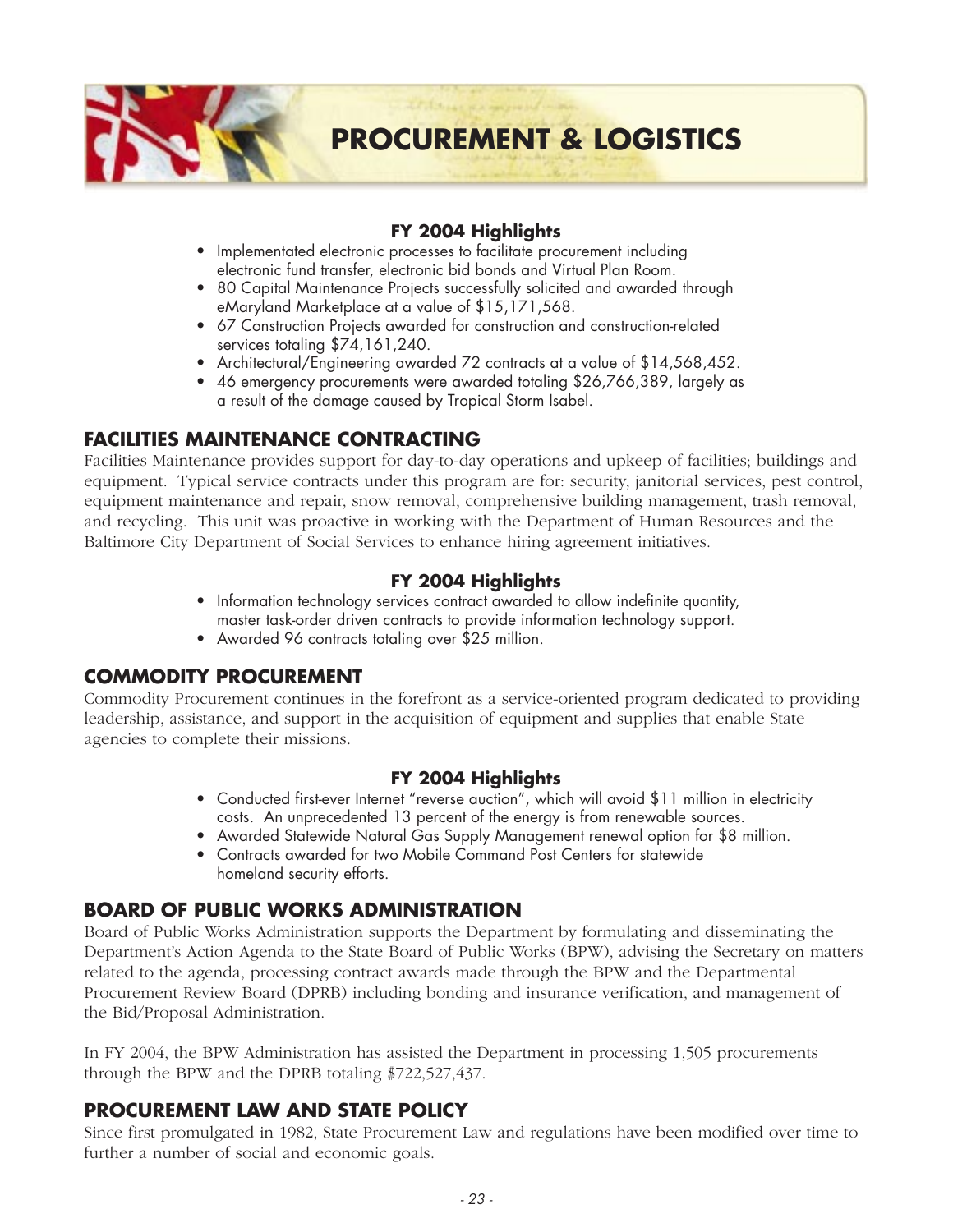

#### **Preferred Provider Program**

State law establishes a means of obtaining additional socio-economic benefits in the procurement process. This is accomplished by ensuring that the Department of Public Safety and Correctional Services' State Use Industries and businesses foster training and opportunities for physically and mentally handicapped citizens. These Preferred Providers have the first right of refusal for contracts to provide State agencies with goods and services contained in a Master List of products maintained and published by DGS.

#### **Acceptable Recycled Products**

The Acceptable Recycled Products List contains recycled items currently under State contracts, as well as other information which is also available on the DGS web site and is part of the State's effort to promote environmental sustainability. Maryland Procurement Law includes a price preference for recycled materials to further encourage their use.

#### **Small Business Awards**

Procurement law also provides a small business preference. DGS made 264 awards to small businesses in FY 2004 for more than \$5.3 million.

#### **In State/Out State Purchases**

As allowed by law, DGS is committed to the success of Maryland-based companies. The ratio of In-State/ Out-of-State purchases continues to exhibit the careful attention P&L pays to Maryland businesses. During FY 2004, there were 918 In-State Awards totaling \$226.6 million vs. 434 Out-of-State Awards totaling \$176.6 million.

### **TECHNOLOGY**

The Technology program provides support and training for the Advanced Purchasing and Inventory Control System (ADPICS) and *eMaryland Marketplace* (eMM), the State's Internet-based procurement and procurement information systems. As part of this support, the program manages the statewide ADPICS vendor and commodity tables.

eMM continues to evolve with the passage of House Bill 702, requiring all procurement advertising to take place on eMM by FY2006. The bill also eliminates the current eMM fee structure charged to participating vendors enabling any vendor to participate in the bidding process.

### **FY 2004 Highlights**

*• Kicked off two pilot programs: Virtual Plan Room, the posting and distributing of construction project plans and specification online, and Electronic Bid Bonds, the practice of receiving bid bonds electronically.*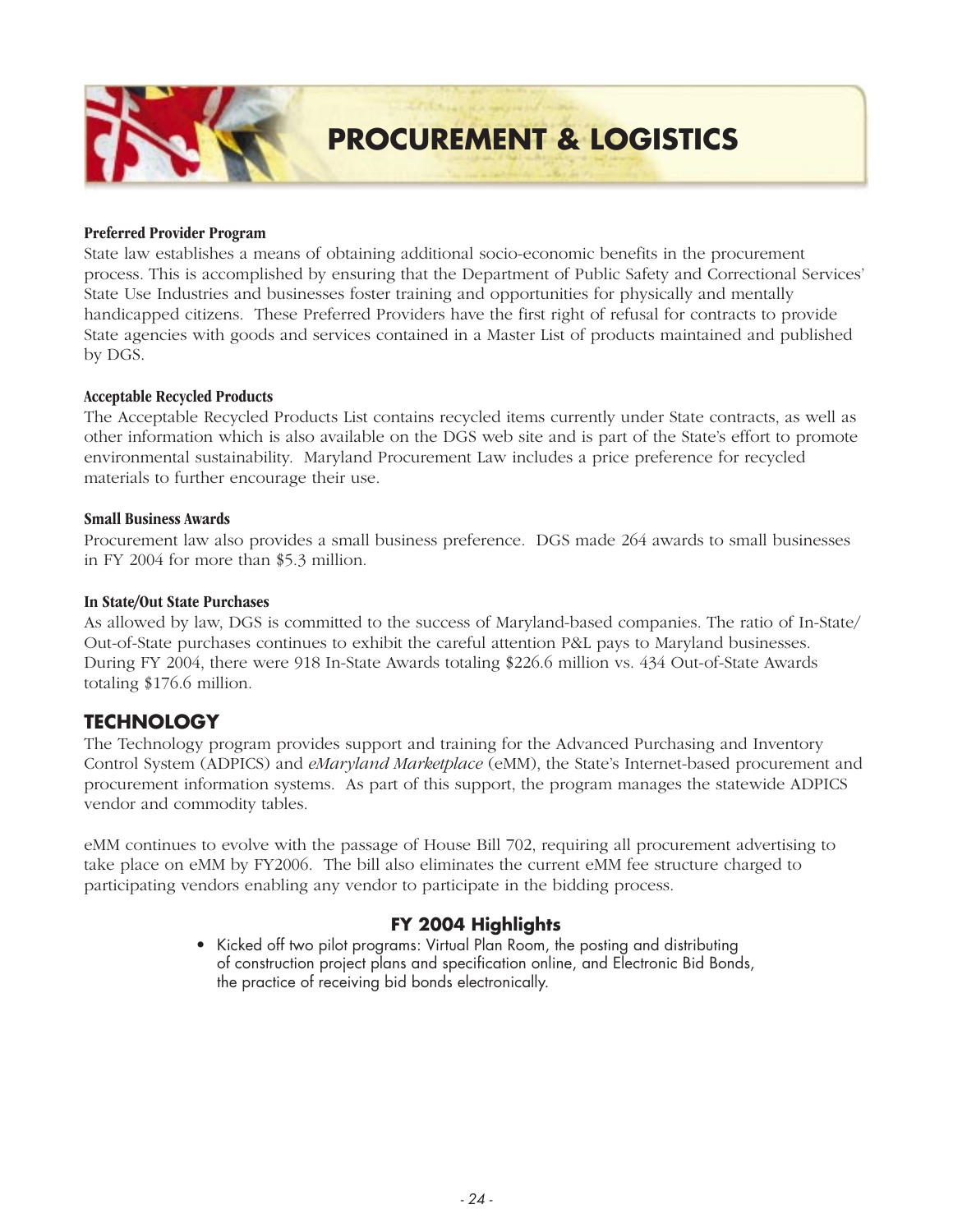

### **STATE PRINTING AND DUPLICATING**

Formerly known as Visual Communications and Digital Imaging, this unit provides central support for all State government activities relating to design, printing, storage, and retrieval of printed materials. Services provided include: graphic design, high-speed digital duplicating, digital color printing/duplicating, Computer Output to Laser Disk (COLD), mail processing and courier services.

### **FY 2004 Highlights**

- *Formed State Printing User Group to begin implementation of strategic plan to maximize State printing assets with a goal of reducing overall copy costs and bringing jobs currently procured from the commercial sector back in-house. User Group members are from other State agency print and copy operations.*
- *Production operation restructured to provide quick copying, bindery and mail service. All offset printing is outsourced.*

### **INVENTORY STANDARDS AND SUPPORT SERVICES DIVISION**

Inventory Standards and Support Services (ISSSD) oversees statewide management of inventory of materials, supplies, foodstuffs, and State personal property. This program provides agencies with technical automated inventory control assistance, establishes procedures, and auditing programs to assure compliance with State regulations and control standards. The program is the disposal authority for disposition of excess and surplus personal property. ISSSD is responsible for the Department's Fleet Management Program consisting of 101 motor vehicles and the Statewide Automated Fuel Dispensing and Management System with 89 refueling stations located in Baltimore City and every Maryland County.

- *Conducted eight Certified Property Officer Training classes.*
- *Conducted 15 Inventory Compliance Audits.*
- *Processed 2,323 excess property declarations involving 94,369 excess and surplus property items with an original acquisition value of \$42.6 million.*
- *Supervised the auctioning of 1,023 operable/inoperable surplus State motor vehicles which returned \$2.02 million to State agencies.*
- *The Statewide Fuel Dispensing and Management System dispensed 10.8 million gallons in gasoline, diesel, motor fuel, and compressed natural gas. Total savings was \$640,269. Since its June 1991 inception, the program has saved the State a total of \$4.95 million.*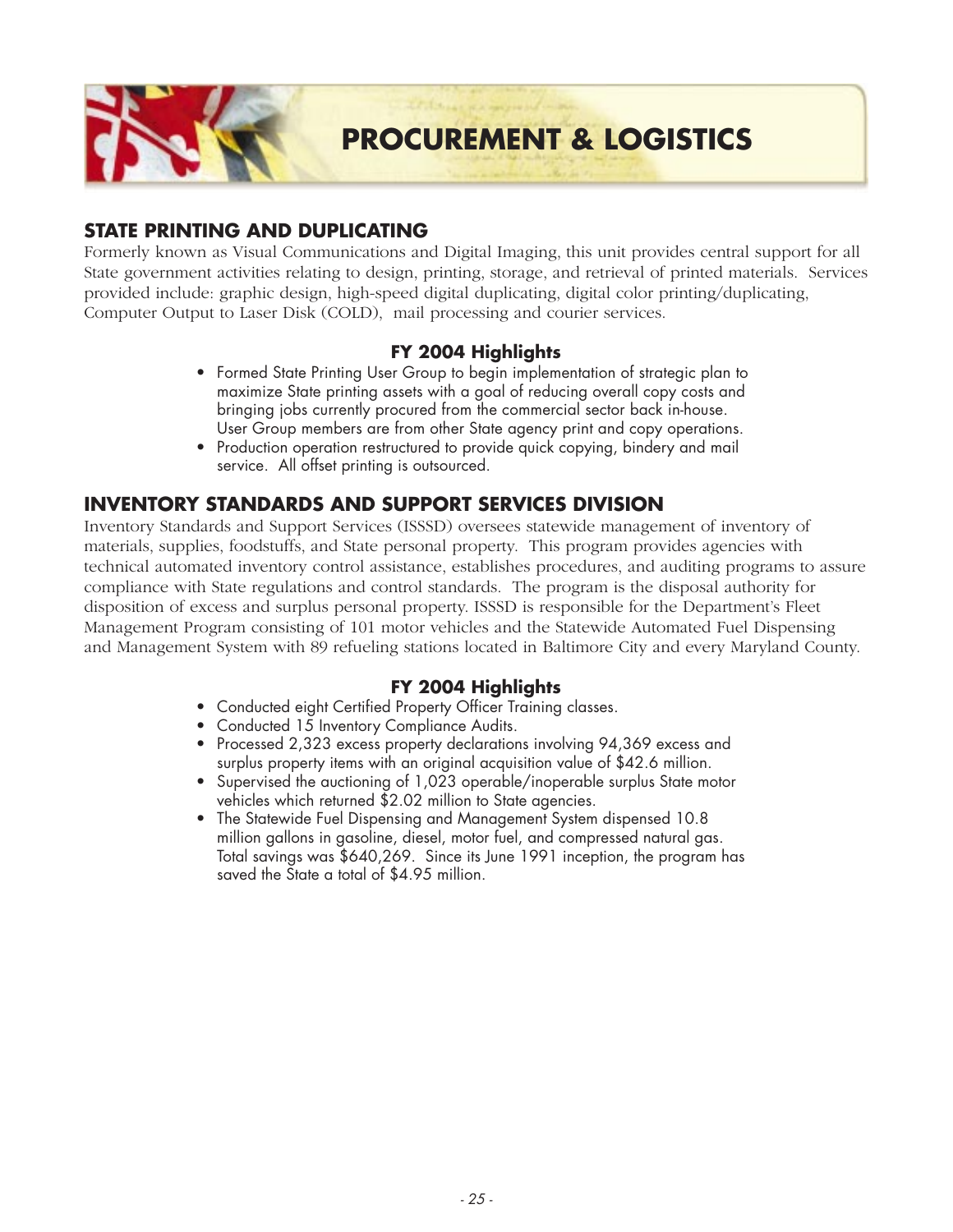

### **MINORITY BUSINESS ENTERPRISE**

DGS has a comprehensive Minority Business Enterprise (MBE) program in place to expand the State business conducted with small and minority businesses. In Fiscal Year 2004, DGS awarded \$209,737,8201 in contracts requiring minority business participation. Of that amount, \$30,906,345 or 14.73 percent was awarded to certified minority businesses. Although the overall 25 percent MBE goal was not achieved in FY 2004, the 25 percent goal was achieved and exceeded in several key procurement categories. The following table illustrates the procurement categories and the corresponding MBE dollars and percentages.

| Procurement<br><b>Category</b> | <b>Total</b><br><b>Dollars</b> | <b>Total</b><br><b>MBE Dollars</b> | <b>MBE</b><br>Percentage |
|--------------------------------|--------------------------------|------------------------------------|--------------------------|
| Construction                   | 35,716,259                     | 12,621,231<br>S                    | 35%                      |
| Maintenance                    | 31,015,392                     | 13,363,876                         | 43%                      |
| Services <sup>2</sup>          | 538,990                        | 170,637                            | 31%                      |
| <b>Commodities</b>             | 134,445,970                    | 2,813,494                          | 2%                       |
| <b>Totals</b>                  | 209,737,820                    | 30,906,345                         | 14.73%                   |

### **MBE Participation by Procurement Category**

- *Construction of the new State Police Forensic Science Lab awarded for \$23,795,000. Of that amount \$6,517,825 (27.4%) was awarded to MBEs.*
- *Construction of Dormitories I and II at the Public Safety Training Center awarded for \$4,989,545. Of that amount, \$1,893,000 (38%) was awarded to MBEs.*
- *Construction of the Food Service Center at Springfield Hospital Center awarded for \$4,821,900. Of that amount, \$1,252,000 (26%) was awarded to MBEs.*
- *Construction of the new State Police Barrack "I" and garage at Easton awarded for \$4,212,770. Of that amount, \$1,042,589 (25%) was awarded to MBEs.*

<sup>1</sup> This information is based on ADPICS data. Classifications are those defined by the DGS MBE office which are currently under review.

<sup>2</sup> \$17,624,590 in service contracts were completed in FY 2004. Of that amount, \$17,085,600 was emergency contracts related to Hurricane Isabel clean up efforts. Because these were considered emergency contracts, MBE participation requirements were waived.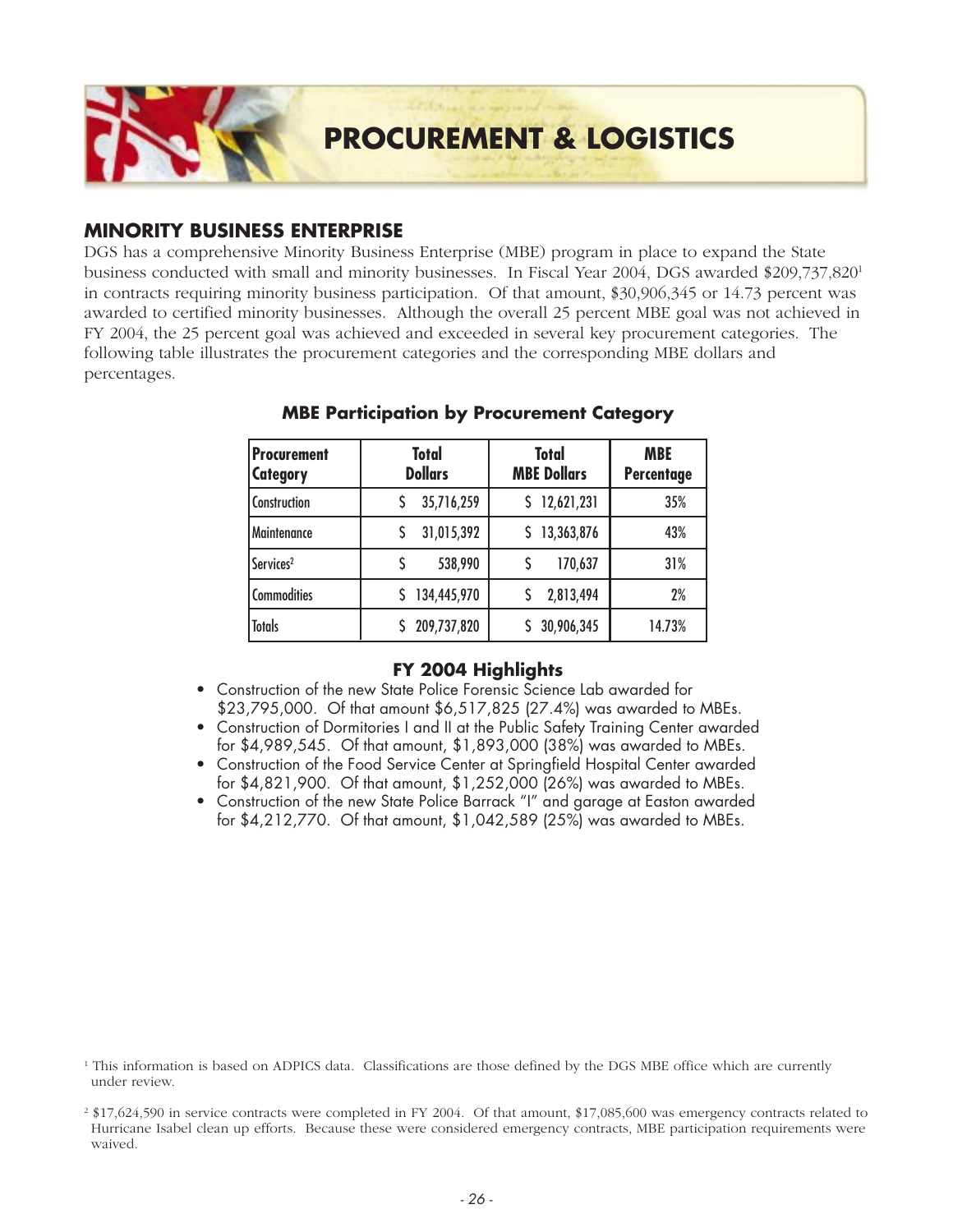

### **MARYLAND STATE AGENCY FOR SURPLUS PROPERTY**

The Maryland State Agency for Surplus Property (MSASP) is responsible for the receipt and redistribution of State and Federal surplus property. MSASP is a self-supporting program; all operating funds are generated by the sale of surplus property or service charges applied to Federal property.

Surplus State property is available to the public, but Federal surplus property is limited to eligible donee institutions through a direct transfer program.

### **FY 2004 Highlights**

- *Collected \$896,400 from the sale of surplus property.*
- *After Tropical Storm Isabel played a major role as the receiving and distribution point for plywood for area counties, as well as providing assistance picking up and delivering water to citizens on the Eastern Shore.*
- *Donated 35,000 blankets to Maryland shelters and other "providers of assistance" organizations in conjunction with the Department of Human Resources.*
- *Donated \$59,240 in Federal excess property to the Department of Business and Economic Development's Maryland Film Office in support of the Home Box Office cable television production "The Wire" and the film "Syriana."*
- *Re-opened the wood shop, upholstery shop, and the modular shop.*

### **RECORDS MANAGEMENT**

This Program develops policies and procedures to efficiently manage the records of all departments and agencies in Maryland State government and assists State, County and Municipal agencies in the establishment of records retention and disposal schedules. In accordance with law, a public record cannot be destroyed without scheduling and the prior approval of the State Archivist. At the State Records Management Center in Jessup, the Division provides efficient storage and service of inactive State records that must be retained for specified periods of time to meet administrative, fiscal and legal needs. Additionally, the unit coordinates the Statewide Forms Management Program among government agencies and prepares the annual Forms Management Activities Report for submission to the Maryland General Assembly.

- *Provided storage service for 156,023 cubic feet of records equivalent to 26,004 four-drawer file cabinets.*
- *Accepted into storage 29,911 cubic feet of new accessions equivalent to 4,985 four-drawer file cabinets.*
- *Destroyed, through recycling, 39,924 cubic feet (599 tons) of records eligible for disposal in accordance with established records retention schedules.*
- *Retrieved and returned 12,350 individual record files for State agencies.*
- *Interfiled 3,833 new individual record files within existing record storage boxes.*

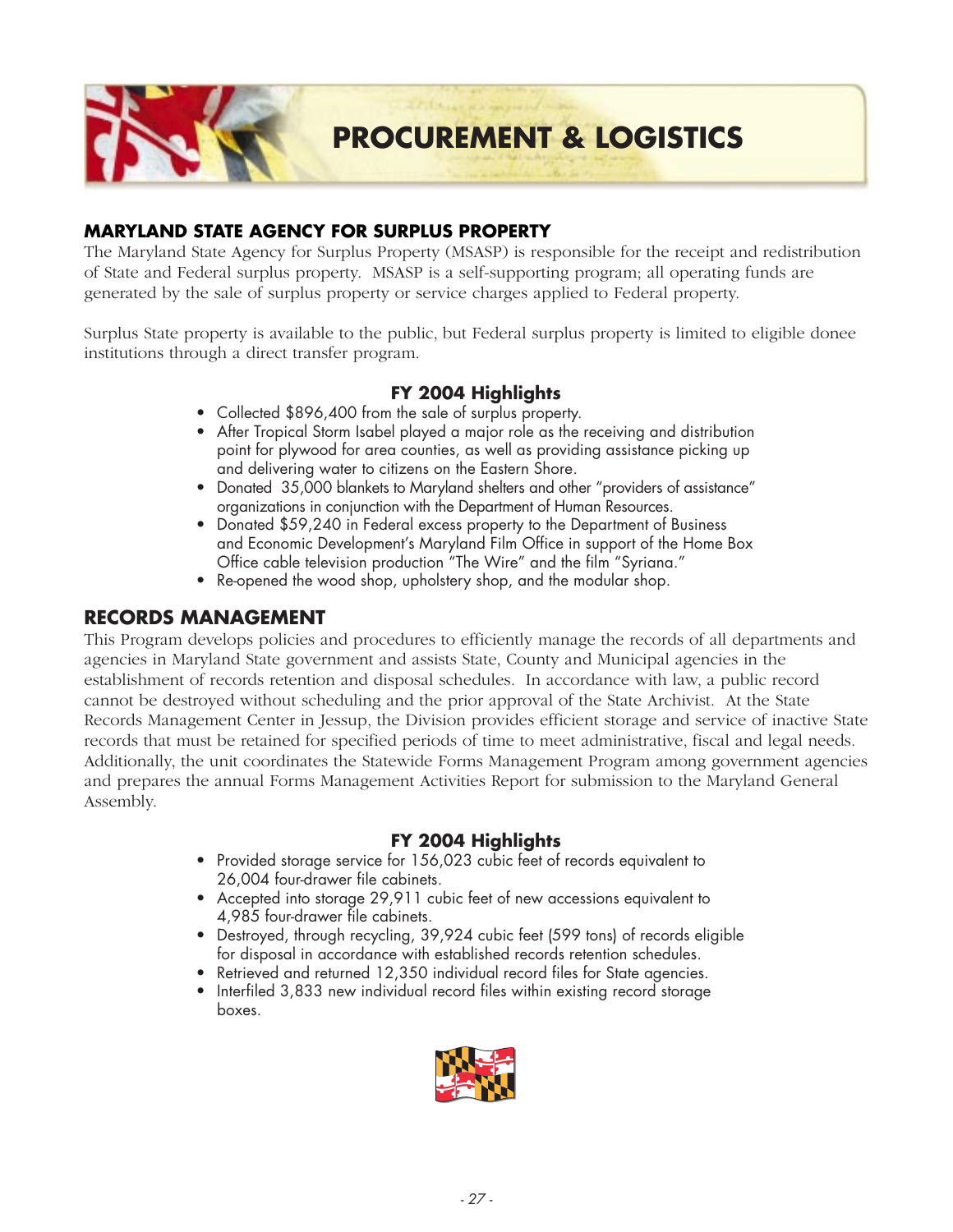

#### **Maryland Department of General Services FY 2005**